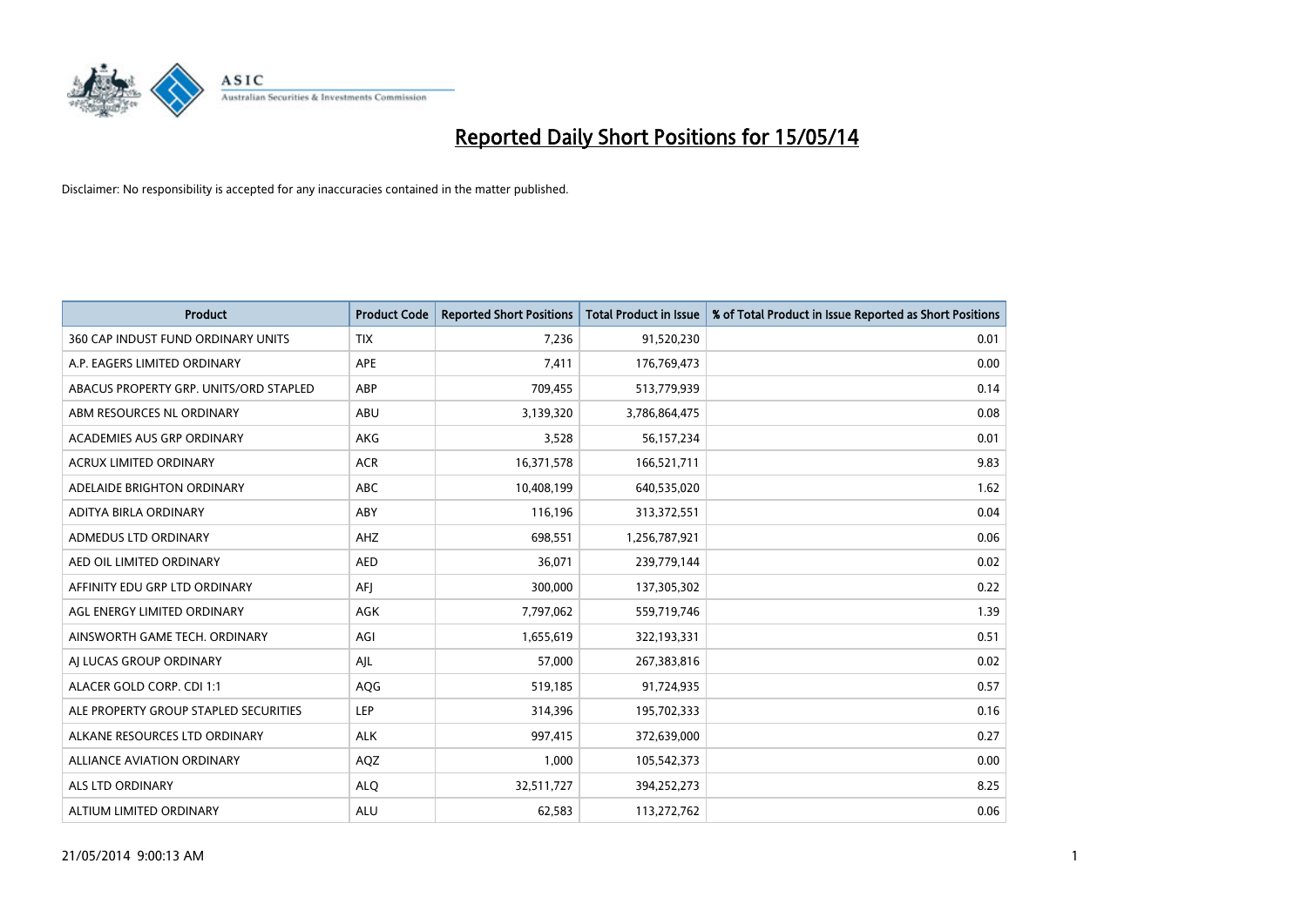

| <b>Product</b>                          | <b>Product Code</b> | <b>Reported Short Positions</b> | <b>Total Product in Issue</b> | % of Total Product in Issue Reported as Short Positions |
|-----------------------------------------|---------------------|---------------------------------|-------------------------------|---------------------------------------------------------|
| ALTONA MINING LTD ORDINARY              | <b>AOH</b>          | 229,045                         | 532,234,704                   | 0.04                                                    |
| ALUMINA LIMITED ORDINARY                | AWC                 | 77,996,185                      | 2,806,225,615                 | 2.78                                                    |
| AMALGAMATED HOLDINGS ORDINARY           | AHD                 | 13,871                          | 157,854,701                   | 0.01                                                    |
| AMCOM TELECOMM. ORDINARY                | AMM                 | 1,120,594                       | 245,322,894                   | 0.46                                                    |
| AMCOR LIMITED ORDINARY                  | AMC                 | 4,577,823                       | 1,206,684,923                 | 0.38                                                    |
| AMP LIMITED ORDINARY                    | AMP                 | 40,712,671                      | 2,957,737,964                 | 1.38                                                    |
| ANSELL LIMITED ORDINARY                 | <b>ANN</b>          | 4,869,054                       | 152,937,881                   | 3.18                                                    |
| ANTARES ENERGY LTD ORDINARY             | AZZ                 | 531,811                         | 255,000,000                   | 0.21                                                    |
| ANZ BANKING GRP LTD ORDINARY            | ANZ                 | 9,208,720                       | 2,744,118,670                 | 0.34                                                    |
| APA GROUP STAPLED SECURITIES            | <b>APA</b>          | 22,245,118                      | 835,750,807                   | 2.66                                                    |
| APN NEWS & MEDIA ORDINARY               | <b>APN</b>          | 2,082,552                       | 1,029,041,356                 | 0.20                                                    |
| AQUARIUS PLATINUM. ORDINARY             | AQP                 | 11,017,021                      | 488,103,453                   | 2.26                                                    |
| AQUILA RESOURCES ORDINARY               | <b>AQA</b>          | 5,793,020                       | 411,804,442                   | 1.41                                                    |
| ARAFURA RESOURCE LTD ORDINARY           | ARU                 | 2                               | 441,270,644                   | 0.00                                                    |
| ARB CORPORATION ORDINARY                | ARP                 | 1,730,332                       | 72,493,302                    | 2.39                                                    |
| ARDENT LEISURE GROUP STAPLED SECURITIES | AAD                 | 2,502,924                       | 405,055,708                   | 0.62                                                    |
| ARENA REIT. ORDINARY UNITS              | ARF                 | 33,164                          | 211,495,653                   | 0.02                                                    |
| ARISTOCRAT LEISURE ORDINARY             | <b>ALL</b>          | 8,495,239                       | 551,418,047                   | 1.54                                                    |
| ARRIUM LTD ORDINARY                     | ARI                 | 25,500,478                      | 1,366,183,142                 | 1.87                                                    |
| ASCIANO LIMITED ORDINARY                | <b>AIO</b>          | 9,045,106                       | 975,385,664                   | 0.93                                                    |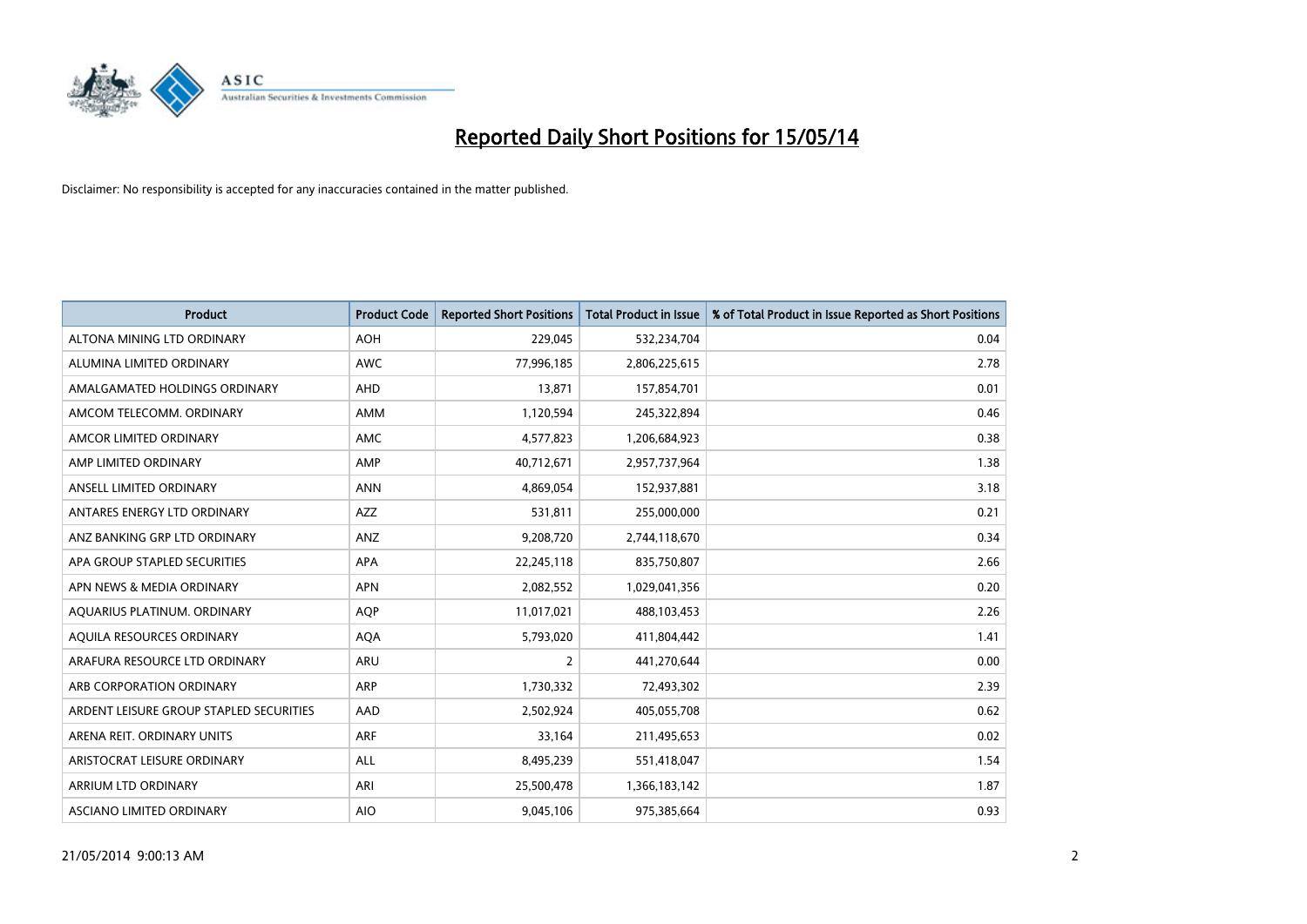

| <b>Product</b>                            | <b>Product Code</b> | <b>Reported Short Positions</b> | <b>Total Product in Issue</b> | % of Total Product in Issue Reported as Short Positions |
|-------------------------------------------|---------------------|---------------------------------|-------------------------------|---------------------------------------------------------|
| ASG GROUP LIMITED ORDINARY                | ASZ                 | 568,838                         | 206,720,839                   | 0.28                                                    |
| ASPEN GROUP ORD/UNITS STAPLED             | APZ                 | 44,399                          | 119,948,774                   | 0.04                                                    |
| ASTRO JAP PROP GROUP STAPLED US PROHIBIT. | AJA                 | 52,170                          | 67,211,752                    | 0.08                                                    |
| ASX LIMITED ORDINARY                      | ASX                 | 5,436,606                       | 193,595,162                   | 2.81                                                    |
| ATLAS IRON LIMITED ORDINARY               | <b>AGO</b>          | 100,931,664                     | 915,496,158                   | 11.02                                                   |
| ATRUM COAL NL ORDINARY                    | <b>ATU</b>          | 286,209                         | 76,305,842                    | 0.38                                                    |
| AUCKLAND INTERNATION ORDINARY             | AIA                 | 4,277                           | 1,190,484,097                 | 0.00                                                    |
| AURIZON HOLDINGS LTD ORDINARY             | AZJ                 | 65,813,083                      | 2,137,284,503                 | 3.08                                                    |
| <b>AURORA OIL &amp; GAS ORDINARY</b>      | <b>AUT</b>          | 1,472,657                       | 448,785,778                   | 0.33                                                    |
| AUSDRILL LIMITED ORDINARY                 | <b>ASL</b>          | 27,170,332                      | 312,277,224                   | 8.70                                                    |
| AUSENCO LIMITED ORDINARY                  | AAX                 | 4,362,621                       | 168,449,799                   | 2.59                                                    |
| AUSTAL LIMITED ORDINARY                   | ASB                 | 242,755                         | 346,379,377                   | 0.07                                                    |
| <b>AUSTBROKERS HOLDINGS ORDINARY</b>      | <b>AUB</b>          | 9,140                           | 59,955,596                    | 0.02                                                    |
| AUSTIN ENGINEERING ORDINARY               | ANG                 | 1,052,096                       | 84,274,004                    | 1.25                                                    |
| AUSTRALAND PROPERTY STAPLED SECURITY      | <b>ALZ</b>          | 374,199                         | 578,984,528                   | 0.06                                                    |
| AUSTRALIAN AGRICULT. ORDINARY             | AAC                 | 3,224,633                       | 532,442,368                   | 0.61                                                    |
| <b>AUSTRALIAN EDUCATION UNITS</b>         | <b>AEU</b>          | 13                              | 205,069,661                   | 0.00                                                    |
| AUSTRALIAN INFR LTD ORDINARY              | <b>AIX</b>          | 14,364                          | 620,733,944                   | 0.00                                                    |
| AUSTRALIAN PHARM, ORDINARY                | API                 | 11,066,856                      | 488,115,883                   | 2.27                                                    |
| AUTOMOTIVE HOLDINGS ORDINARY              | <b>AHE</b>          | 192,370                         | 306,437,941                   | 0.06                                                    |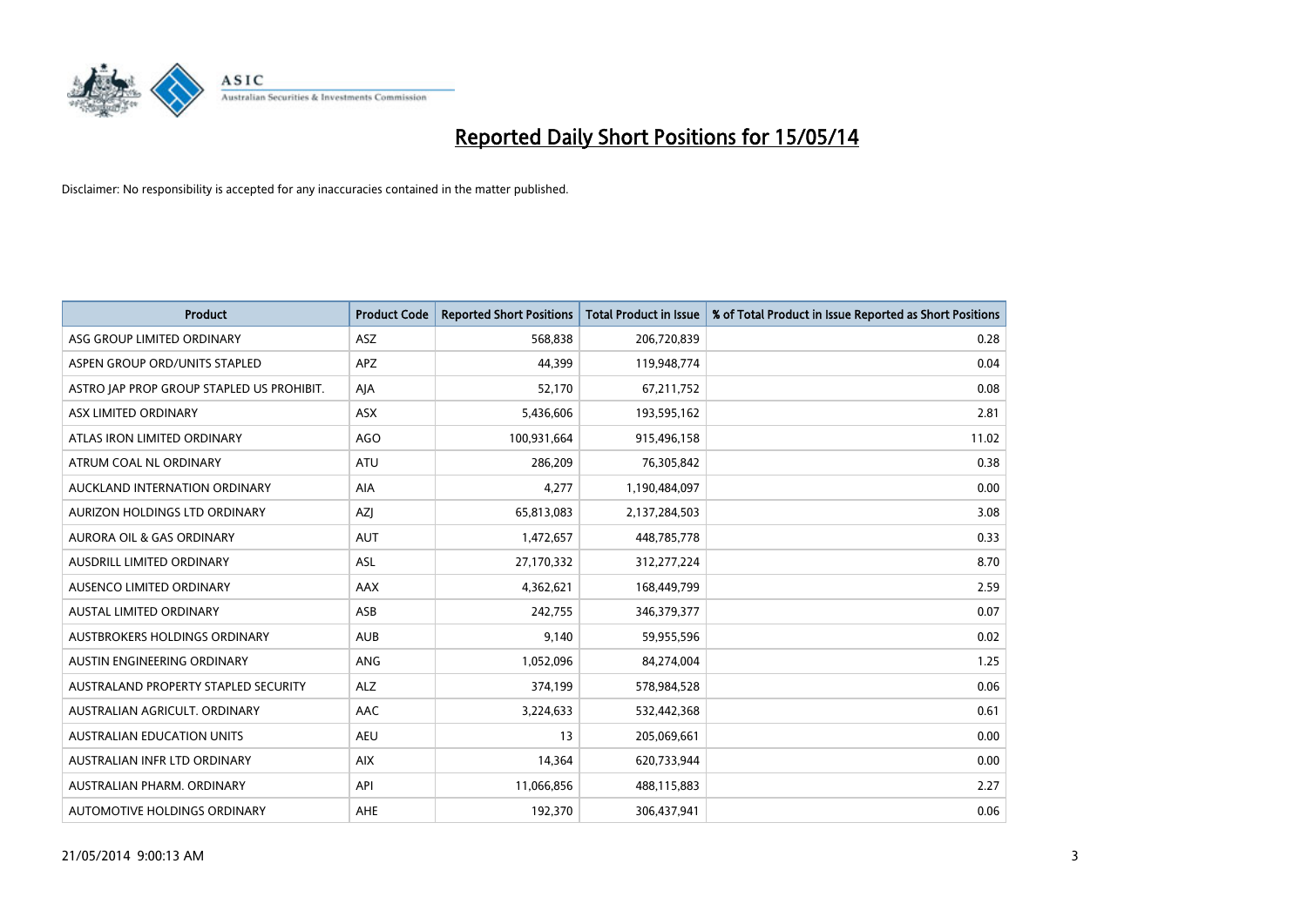

| <b>Product</b>                       | <b>Product Code</b> | <b>Reported Short Positions</b> | <b>Total Product in Issue</b> | % of Total Product in Issue Reported as Short Positions |
|--------------------------------------|---------------------|---------------------------------|-------------------------------|---------------------------------------------------------|
| AVEO GROUP STAPLED SECURITIES        | <b>AOG</b>          | 11,499,759                      | 500,111,460                   | 2.30                                                    |
| AWE LIMITED ORDINARY                 | AWE                 | 423,567                         | 522,696,385                   | 0.08                                                    |
| <b>AZONTO PET LTD ORDINARY</b>       | APY                 | 1                               | 1,158,625,100                 | 0.00                                                    |
| AZUMAH RESOURCES ORDINARY            | <b>AZM</b>          | $\mathbf{1}$                    | 356,189,096                   | 0.00                                                    |
| <b>BANDANNA ENERGY ORDINARY</b>      | <b>BND</b>          | 24,309,269                      | 528,481,199                   | 4.60                                                    |
| BANK OF QUEENSLAND. ORDINARY         | <b>BOO</b>          | 4,886,231                       | 339,560,605                   | 1.44                                                    |
| <b>BANNERMAN RESOURCES ORDINARY</b>  | <b>BMN</b>          | 300,047                         | 324,938,790                   | 0.09                                                    |
| <b>BASE RES LIMITED ORDINARY</b>     | <b>BSE</b>          | 5,539,047                       | 561,840,029                   | 0.99                                                    |
| <b>BATHURST RES LTD. ORDINARY</b>    | <b>BRL</b>          | 11,328,901                      | 944,931,961                   | 1.20                                                    |
| <b>BC IRON LIMITED ORDINARY</b>      | <b>BCI</b>          | 1,997,793                       | 124,028,630                   | 1.61                                                    |
| BEACH ENERGY LIMITED ORDINARY        | <b>BPT</b>          | 22,229,036                      | 1,291,444,999                 | 1.72                                                    |
| BEADELL RESOURCE LTD ORDINARY        | <b>BDR</b>          | 32,205,225                      | 790,777,280                   | 4.07                                                    |
| BEGA CHEESE LTD ORDINARY             | <b>BGA</b>          | 582,214                         | 152,245,802                   | 0.38                                                    |
| BENDIGO AND ADELAIDE ORDINARY        | <b>BEN</b>          | 11,753,765                      | 433,893,557                   | 2.71                                                    |
| BENITEC BIOPHARMA ORDINARY           | <b>BLT</b>          | 4.369                           | 114,898,793                   | 0.00                                                    |
| BENTHAM IMF LTD ORDINARY             | <b>IMF</b>          | 4,512,721                       | 165,370,269                   | 2.73                                                    |
| BERKELEY RESOURCES ORDINARY          | <b>BKY</b>          | 60,659                          | 180,361,323                   | 0.03                                                    |
| BETASHARES ASX RES ETF UNITS         | <b>ORE</b>          | 517,432                         | 3,022,150                     | 17.12                                                   |
| <b>BHP BILLITON LIMITED ORDINARY</b> | <b>BHP</b>          | 9,815,803                       | 3,211,691,105                 | 0.31                                                    |
| <b>BIGAIR GROUP LIMITED ORDINARY</b> | <b>BGL</b>          | 29,488                          | 172,872,340                   | 0.02                                                    |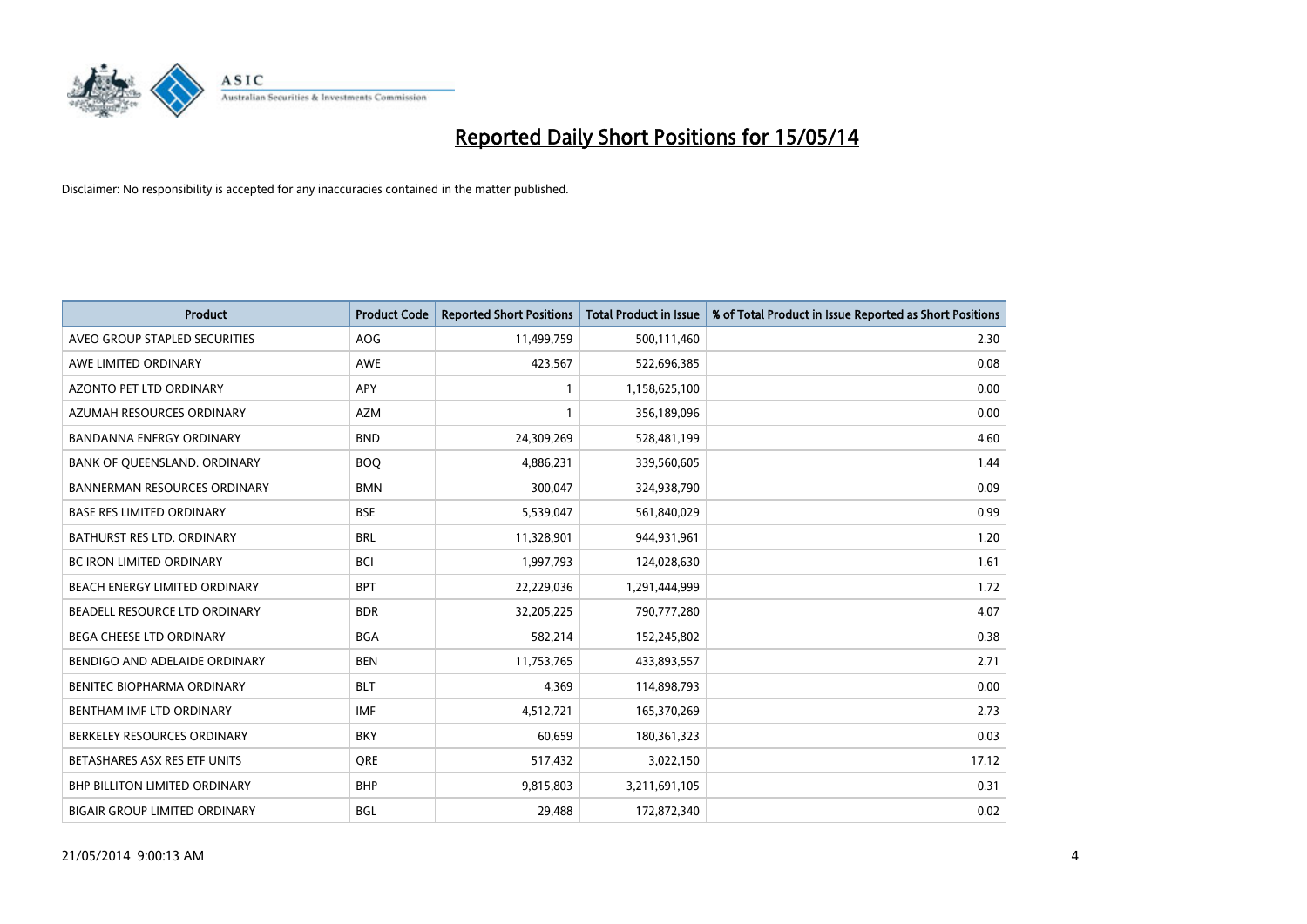

| <b>Product</b>                         | <b>Product Code</b> | <b>Reported Short Positions</b> | <b>Total Product in Issue</b> | % of Total Product in Issue Reported as Short Positions |
|----------------------------------------|---------------------|---------------------------------|-------------------------------|---------------------------------------------------------|
| <b>BILLABONG ORDINARY</b>              | <b>BBG</b>          | 12,120,113                      | 990,370,034                   | 1.22                                                    |
| <b>BIONOMICS LIMITED ORDINARY</b>      | <b>BNO</b>          | 118,668                         | 417,331,567                   | 0.03                                                    |
| <b>BLACKMORES LIMITED ORDINARY</b>     | <b>BKL</b>          | 6,999                           | 17,113,392                    | 0.04                                                    |
| BLACKTHORN RESOURCES ORD US PROHIBITED | <b>BTR</b>          | 258,068                         | 164,285,950                   | 0.16                                                    |
| <b>BLUESCOPE STEEL LTD ORDINARY</b>    | <b>BSL</b>          | 5,557,649                       | 558,848,896                   | 0.99                                                    |
| <b>BOART LONGYEAR ORDINARY</b>         | <b>BLY</b>          | 44,225,292                      | 461,163,412                   | 9.59                                                    |
| BORAL LIMITED, ORDINARY                | <b>BLD</b>          | 20,086,701                      | 782,736,249                   | 2.57                                                    |
| <b>BRADKEN LIMITED ORDINARY</b>        | <b>BKN</b>          | 16,646,899                      | 171,027,249                   | 9.73                                                    |
| BRAMBLES LIMITED ORDINARY              | <b>BXB</b>          | 2,068,610                       | 1,562,895,407                 | 0.13                                                    |
| BREVILLE GROUP LTD ORDINARY            | <b>BRG</b>          | 2,129,493                       | 130,095,322                   | 1.64                                                    |
| <b>BRICKWORKS LIMITED ORDINARY</b>     | <b>BKW</b>          | 18,643                          | 148,038,996                   | 0.01                                                    |
| <b>BROCKMAN MINING LTD ORDINARY</b>    | <b>BCK</b>          | 36                              | 8,381,982,131                 | 0.00                                                    |
| BT INVESTMENT MNGMNT ORDINARY          | <b>BTT</b>          | 2,095                           | 282,727,073                   | 0.00                                                    |
| <b>BURU ENERGY ORDINARY</b>            | <b>BRU</b>          | 14,912,715                      | 298,505,530                   | 5.00                                                    |
| <b>BWP TRUST ORDINARY UNITS</b>        | <b>BWP</b>          | 8,378,157                       | 634,395,195                   | 1.32                                                    |
| CABCHARGE AUSTRALIA ORDINARY           | CAB                 | 9,000,886                       | 120,430,683                   | 7.47                                                    |
| <b>CALIBRE GROUP LTD ORDINARY</b>      | <b>CGH</b>          | 2,293                           | 333,200,148                   | 0.00                                                    |
| CALTEX AUSTRALIA ORDINARY              | <b>CTX</b>          | 1,255,215                       | 270,000,000                   | 0.46                                                    |
| CAPITOL HEALTH ORDINARY                | CAJ                 | 296,363                         | 431,180,115                   | 0.07                                                    |
| <b>CARDNO LIMITED ORDINARY</b>         | CDD                 | 6,719,873                       | 162,627,638                   | 4.13                                                    |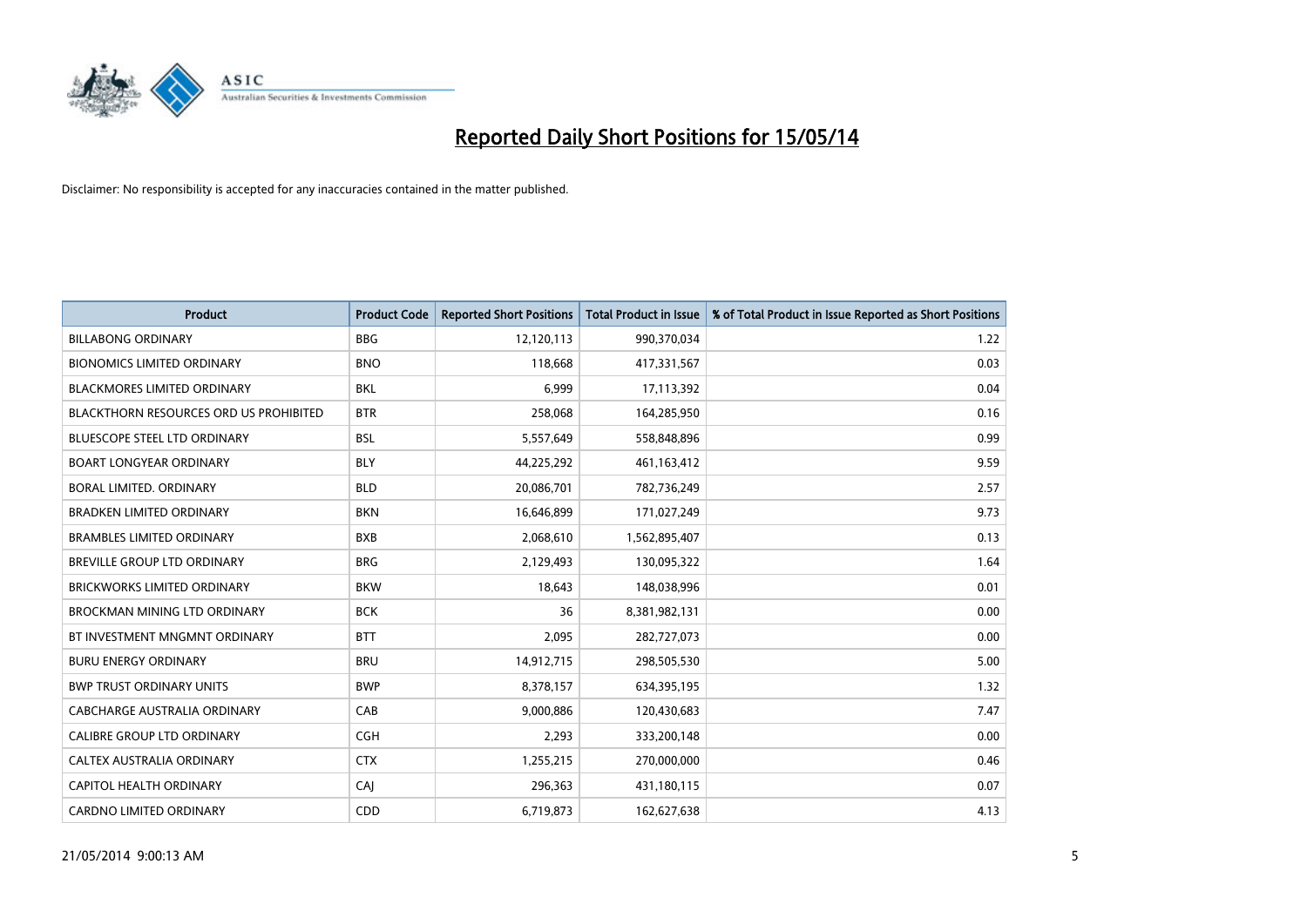

| <b>Product</b>                          | <b>Product Code</b> | <b>Reported Short Positions</b> | <b>Total Product in Issue</b> | % of Total Product in Issue Reported as Short Positions |
|-----------------------------------------|---------------------|---------------------------------|-------------------------------|---------------------------------------------------------|
| CARINDALE PROPERTY UNIT                 | <b>CDP</b>          | 244                             | 70,000,000                    | 0.00                                                    |
| CARNARVON PETROLEUM ORDINARY            | <b>CVN</b>          | 734                             | 986,565,952                   | 0.00                                                    |
| CARSALES.COM LTD ORDINARY               | <b>CRZ</b>          | 6,772,506                       | 237,818,965                   | 2.85                                                    |
| CASH CONVERTERS ORDINARY                | CCV                 | 11,132,033                      | 428,886,124                   | 2.60                                                    |
| CEDAR WOODS PROP. ORDINARY              | <b>CWP</b>          | 34,796                          | 77,595,785                    | 0.04                                                    |
| CENTRAL PETROLEUM ORDINARY              | <b>CTP</b>          | 547,620                         | 348,718,957                   | 0.16                                                    |
| CERAMIC FUEL CELLS ORDINARY             | <b>CFU</b>          | 994,772                         | 2,456,930,574                 | 0.04                                                    |
| CFS RETAIL TRUST GRP STAPLED SECURITIES | <b>CFX</b>          | 70,382,840                      | 3,018,050,810                 | 2.33                                                    |
| CHALLENGER DIV.PRO. STAPLED UNITS       | <b>CDI</b>          | 12,628                          | 214,101,013                   | 0.01                                                    |
| <b>CHALLENGER LIMITED ORDINARY</b>      | <b>CGF</b>          | 984,063                         | 530,862,585                   | 0.19                                                    |
| CHANDLER MACLEOD LTD ORDINARY           | <b>CMG</b>          |                                 | 547,985,086                   | 0.00                                                    |
| CHARTER HALL GROUP STAPLED US PROHIBIT. | <b>CHC</b>          | 425,256                         | 347,925,558                   | 0.12                                                    |
| <b>CHARTER HALL RETAIL UNITS</b>        | <b>COR</b>          | 12,320,988                      | 369,040,750                   | 3.34                                                    |
| <b>CHORUS LIMITED ORDINARY</b>          | CNU                 | 29,741                          | 396,369,767                   | 0.01                                                    |
| CITIGOLD CORP LTD ORDINARY              | <b>CTO</b>          | 153,427                         | 1,495,764,906                 | 0.01                                                    |
| COAL OF AFRICA LTD ORDINARY             | <b>CZA</b>          | 426                             | 1,048,368,613                 | 0.00                                                    |
| COALSPUR MINES LTD ORDINARY             | <b>CPL</b>          | 6,116,469                       | 641,394,435                   | 0.95                                                    |
| COBAR CONSOLIDATED ORDINARY             | CCU                 | 100,000                         | 329,715,353                   | 0.03                                                    |
| COCA-COLA AMATIL ORDINARY               | <b>CCL</b>          | 16,969,370                      | 763,590,249                   | 2.22                                                    |
| COCHLEAR LIMITED ORDINARY               | <b>COH</b>          | 9,343,070                       | 57,062,020                    | 16.37                                                   |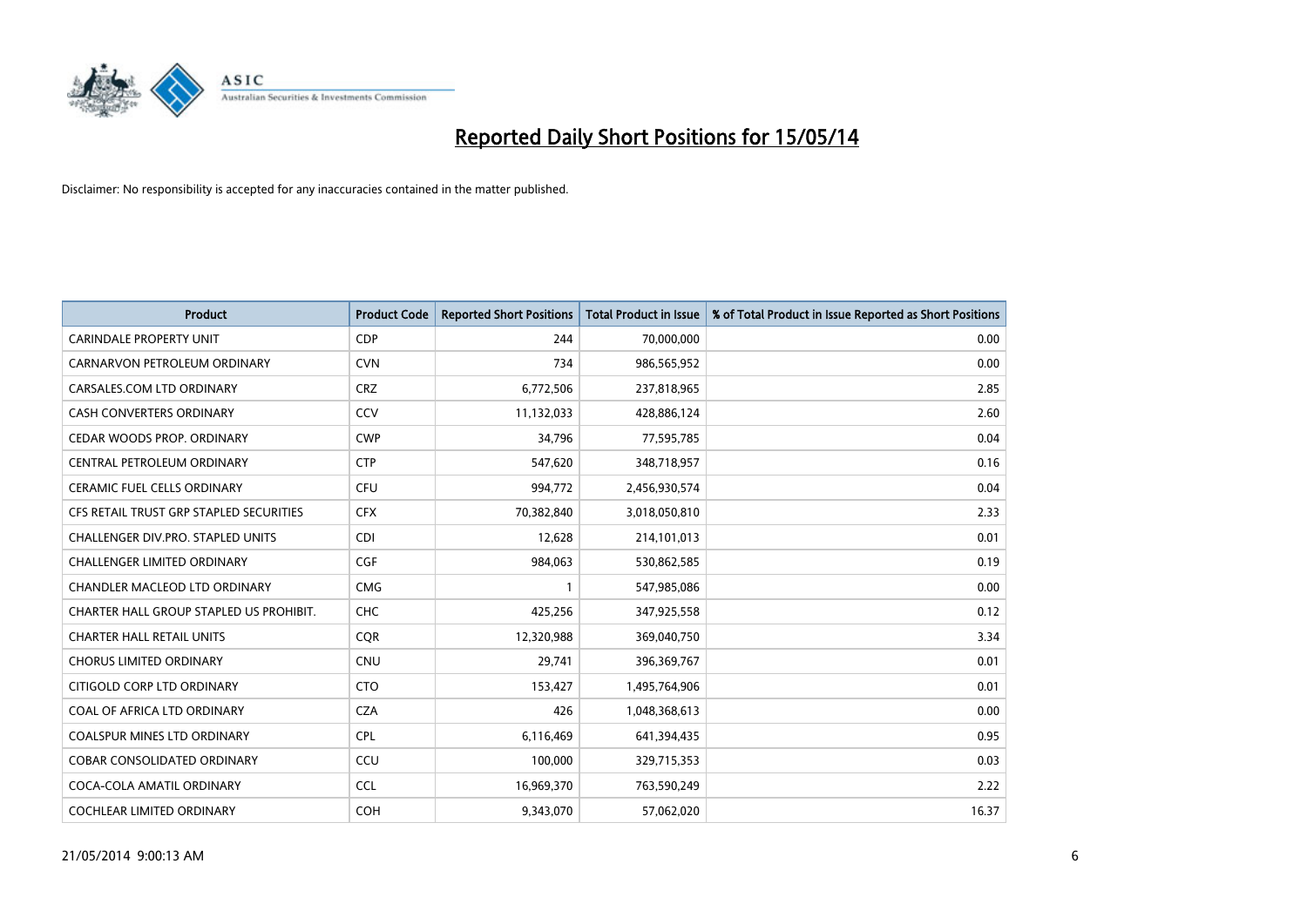

| <b>Product</b>                          | <b>Product Code</b> | <b>Reported Short Positions</b> | <b>Total Product in Issue</b> | % of Total Product in Issue Reported as Short Positions |
|-----------------------------------------|---------------------|---------------------------------|-------------------------------|---------------------------------------------------------|
| <b>COCKATOO COAL ORDINARY</b>           | <b>COK</b>          | 167,987                         | 4,560,196,928                 | 0.00                                                    |
| CODAN LIMITED ORDINARY                  | <b>CDA</b>          | 696,397                         | 176,969,924                   | 0.39                                                    |
| <b>COFFEY INTERNATIONAL ORDINARY</b>    | <b>COF</b>          | 1,917                           | 255,833,165                   | 0.00                                                    |
| <b>COLLECTION HOUSE ORDINARY</b>        | <b>CLH</b>          | 2,158,290                       | 129,717,785                   | 1.66                                                    |
| <b>COLLINS FOODS LTD ORDINARY</b>       | <b>CKF</b>          | 20,754                          | 93,000,003                    | 0.02                                                    |
| COMMONWEALTH BANK, ORDINARY             | <b>CBA</b>          | 9,449,531                       | 1,621,319,194                 | 0.58                                                    |
| <b>COMPASS RESOURCES ORDINARY</b>       | <b>CMR</b>          | 7,472                           | 1,403,744,100                 | 0.00                                                    |
| <b>COMPUTERSHARE LTD ORDINARY</b>       | <b>CPU</b>          | 12,610,293                      | 556,203,079                   | 2.27                                                    |
| <b>CORP TRAVEL LIMITED ORDINARY</b>     | <b>CTD</b>          | 94,332                          | 89,890,762                    | 0.10                                                    |
| COVER-MORE GRP LTD ORDINARY             | <b>CVO</b>          | 553,779                         | 317,750,000                   | 0.17                                                    |
| <b>CREDIT CORP GROUP ORDINARY</b>       | <b>CCP</b>          | 311,132                         | 46,131,882                    | 0.67                                                    |
| <b>CROMWELL PROP STAPLED SECURITIES</b> | <b>CMW</b>          | 18,084,885                      | 1,724,697,156                 | 1.05                                                    |
| <b>CROWE HORWATH AUS ORDINARY</b>       | <b>CRH</b>          | 926,992                         | 273,005,429                   | 0.34                                                    |
| <b>CROWN RESORTS LTD ORDINARY</b>       | <b>CWN</b>          | 4,238,112                       | 728,394,185                   | 0.58                                                    |
| <b>CSG LIMITED ORDINARY</b>             | CSV                 | 189,096                         | 278,973,075                   | 0.07                                                    |
| <b>CSL LIMITED ORDINARY</b>             | <b>CSL</b>          | 1,060,350                       | 480,673,173                   | 0.22                                                    |
| <b>CSR LIMITED ORDINARY</b>             | <b>CSR</b>          | 14,561,126                      | 506,000,315                   | 2.88                                                    |
| <b>CUDECO LIMITED ORDINARY</b>          | CDU                 | 9,019,052                       | 234,583,408                   | 3.84                                                    |
| DART ENERGY LTD ORDINARY                | <b>DTE</b>          | 1,817,379                       | 1,108,752,733                 | 0.16                                                    |
| DATA#3 LIMITED ORDINARY                 | <b>DTL</b>          | 219,235                         | 153,974,950                   | 0.14                                                    |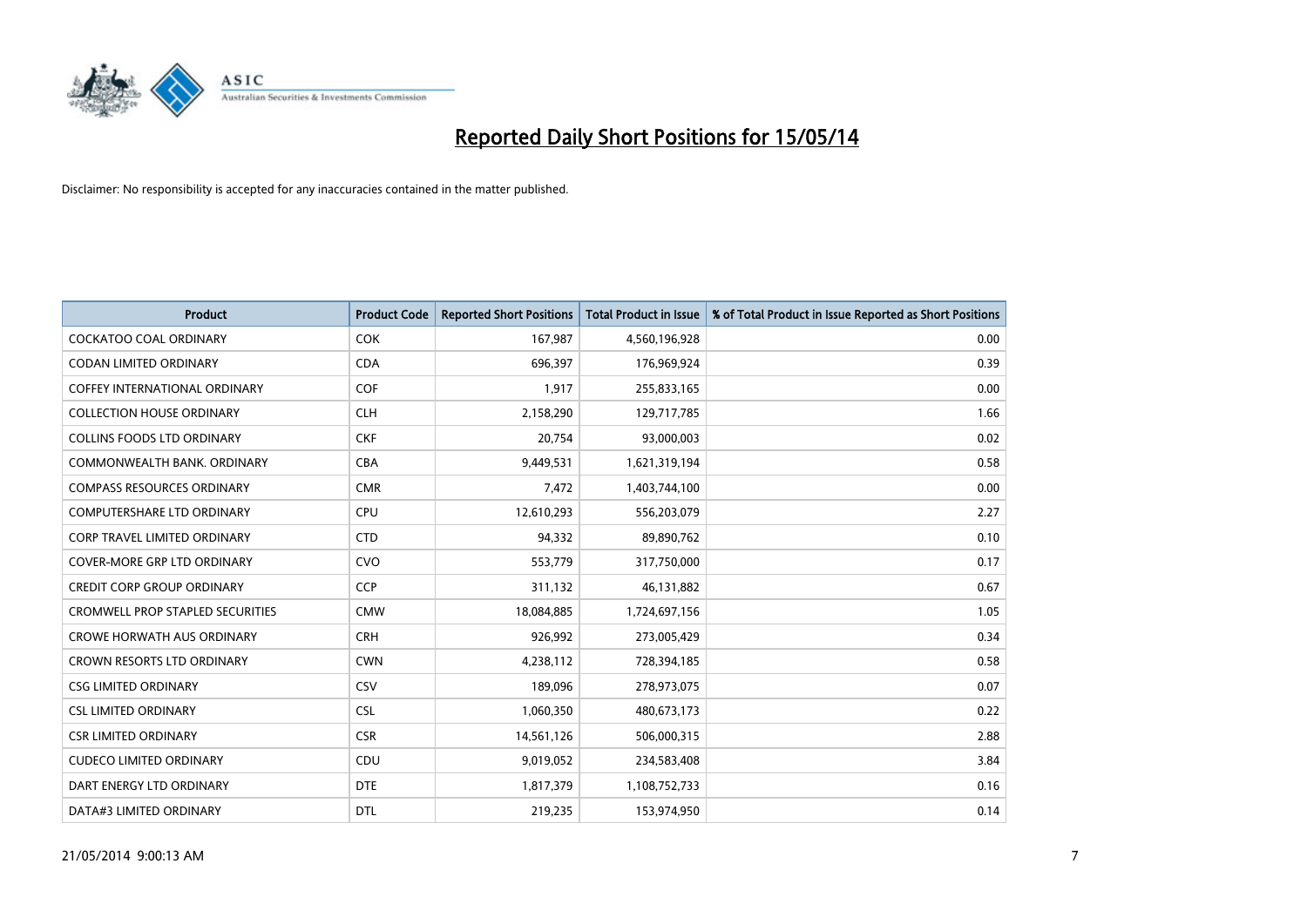

| <b>Product</b>                       | <b>Product Code</b> | <b>Reported Short Positions</b> | <b>Total Product in Issue</b> | % of Total Product in Issue Reported as Short Positions |
|--------------------------------------|---------------------|---------------------------------|-------------------------------|---------------------------------------------------------|
| DAVID JONES LIMITED ORDINARY         | <b>DJS</b>          | 4,681,789                       | 537,137,845                   | 0.87                                                    |
| DECMIL GROUP LIMITED ORDINARY        | <b>DCG</b>          | 1,709,848                       | 168,657,794                   | 1.01                                                    |
| DEEP YELLOW LIMITED ORDINARY         | <b>DYL</b>          | 840                             | 1,617,041,367                 | 0.00                                                    |
| DEXUS PROPERTY GROUP STAPLED UNITS   | <b>DXS</b>          | 8,548,839                       | 5,433,110,810                 | 0.16                                                    |
| DICK SMITH HLDGS ORDINARY            | <b>DSH</b>          | 14,937,994                      | 236,511,364                   | 6.32                                                    |
| DISCOVERY METALS LTD ORDINARY        | <b>DML</b>          | 1,891,610                       | 560,034,418                   | 0.34                                                    |
| DOMINO PIZZA ENTERPR ORDINARY        | <b>DMP</b>          | 1,965,360                       | 85,915,713                    | 2.29                                                    |
| DONACO INTERNATIONAL ORDINARY        | <b>DNA</b>          | 233,511                         | 460,178,463                   | 0.05                                                    |
| DOWNER EDI LIMITED ORDINARY          | <b>DOW</b>          | 14,366,938                      | 435,399,975                   | 3.30                                                    |
| DRAGON MINING LTD ORDINARY           | <b>DRA</b>          | 147                             | 88,840,613                    | 0.00                                                    |
| DRILLSEARCH ENERGY ORDINARY          | <b>DLS</b>          | 14,774,463                      | 432,965,895                   | 3.41                                                    |
| DUET GROUP STAPLED US PROHIBIT.      | <b>DUE</b>          | 13,401,198                      | 1,317,809,323                 | 1.02                                                    |
| DULUXGROUP LIMITED ORDINARY          | <b>DLX</b>          | 2,052,010                       | 381,093,950                   | 0.54                                                    |
| DWS LTD ORDINARY                     | <b>DWS</b>          | 6,450                           | 132,362,763                   | 0.00                                                    |
| ECHO ENTERTAINMENT ORDINARY          | EGP                 | 40,105,891                      | 825,672,730                   | 4.86                                                    |
| ELDERS LIMITED ORDINARY              | <b>ELD</b>          | 19,587,791                      | 455,013,329                   | 4.30                                                    |
| ELEMENTAL MINERALS ORDINARY          | <b>ELM</b>          | 170,287                         | 303,263,391                   | 0.06                                                    |
| <b>EMECO HOLDINGS ORDINARY</b>       | <b>EHL</b>          | 12,509,603                      | 599,675,707                   | 2.09                                                    |
| <b>ENDEAVOUR MIN CORP CDI 1:1</b>    | <b>EVR</b>          | 34,986                          | 58,567,618                    | 0.06                                                    |
| <b>ENERGY RESOURCES ORDINARY 'A'</b> | ERA                 | 9,060,438                       | 517,725,062                   | 1.75                                                    |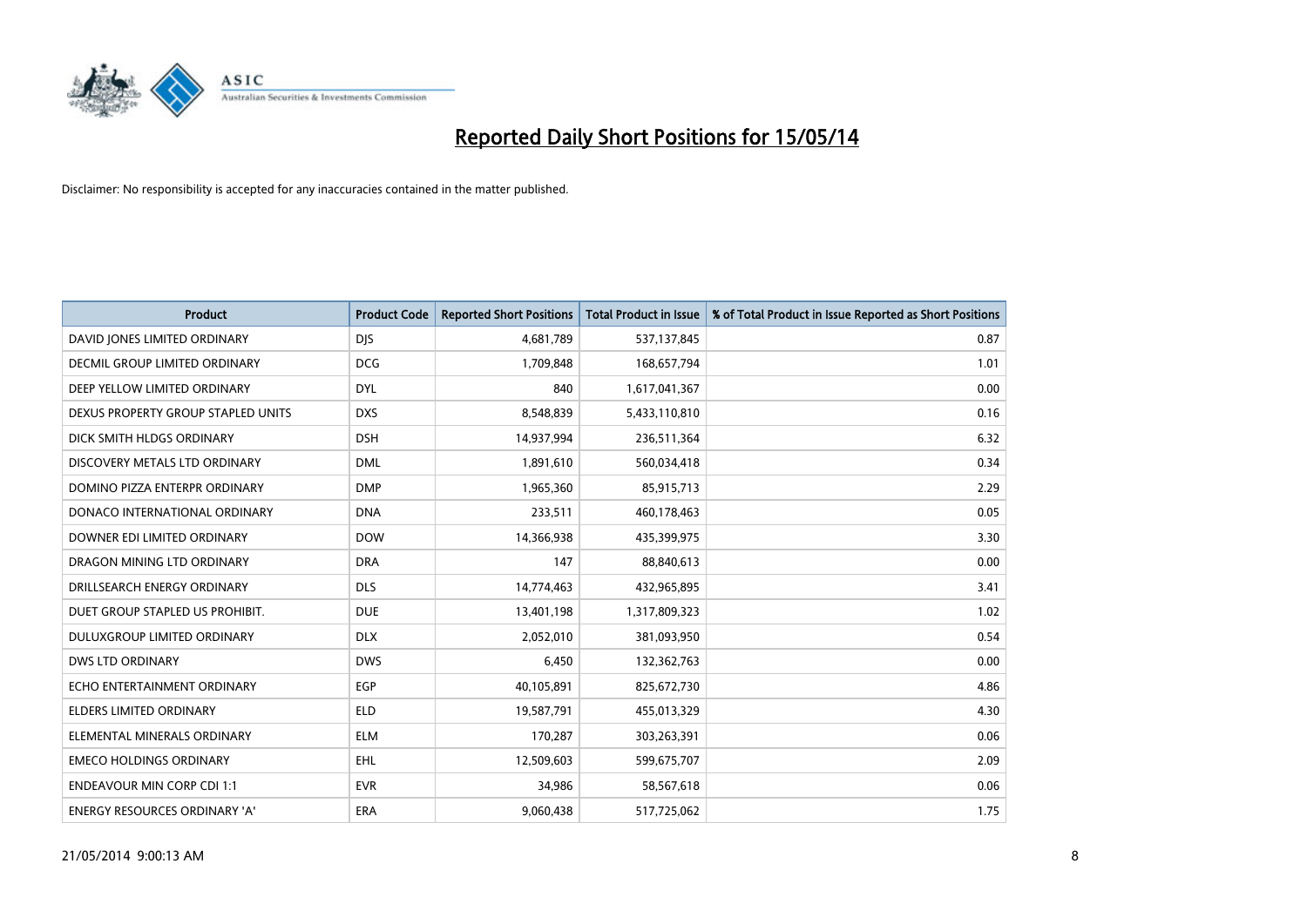

| <b>Product</b>                         | <b>Product Code</b> | <b>Reported Short Positions</b> | <b>Total Product in Issue</b> | % of Total Product in Issue Reported as Short Positions |
|----------------------------------------|---------------------|---------------------------------|-------------------------------|---------------------------------------------------------|
| <b>ENERGY WORLD CORPOR, ORDINARY</b>   | <b>EWC</b>          | 43,406,799                      | 1,734,166,672                 | 2.50                                                    |
| ENVESTRA LIMITED ORDINARY              | ENV                 | 564,196                         | 1,796,808,474                 | 0.03                                                    |
| EQUATORIAL RES LTD ORDINARY            | EQX                 | 182                             | 122,185,353                   | 0.00                                                    |
| EQUITY TRUSTEES ORDINARY               | EQT                 | 10,048                          | 19,104,667                    | 0.05                                                    |
| ERM POWER LIMITED ORDINARY             | EPW                 | 173,067                         | 239,269,727                   | 0.07                                                    |
| ETHANE PIPELINE STAPLED SECURITIES     | <b>EPX</b>          | 4,168                           | 69,302,275                    | 0.01                                                    |
| EVOLUTION MINING LTD ORDINARY          | <b>EVN</b>          | 29,428,211                      | 709,989,453                   | 4.14                                                    |
| FAIRFAX MEDIA LTD ORDINARY             | <b>FXJ</b>          | 74,680,183                      | 2,351,955,725                 | 3.18                                                    |
| FANTASTIC HOLDINGS ORDINARY            | <b>FAN</b>          | 18,891                          | 103,068,398                   | 0.02                                                    |
| <b>FAR LTD ORDINARY</b>                | <b>FAR</b>          | 23,759,721                      | 2,499,846,742                 | 0.95                                                    |
| FEDERATION CNTRES ORD/UNIT STAPLED SEC | FDC                 | 4,484,716                       | 1,427,641,565                 | 0.31                                                    |
| <b>FINBAR GROUP LIMITED ORDINARY</b>   | <b>FRI</b>          | $\mathbf{1}$                    | 227,018,204                   | 0.00                                                    |
| FISHER & PAYKEL H. ORDINARY            | <b>FPH</b>          | 1,179,017                       | 551,121,498                   | 0.21                                                    |
| FLEETWOOD CORP ORDINARY                | <b>FWD</b>          | 2,284,097                       | 60,581,211                    | 3.77                                                    |
| FLETCHER BUILDING ORDINARY             | <b>FBU</b>          | 1,413,098                       | 687,854,788                   | 0.21                                                    |
| FLEXIGROUP LIMITED ORDINARY            | <b>FXL</b>          | 1,979,840                       | 304,096,060                   | 0.65                                                    |
| FLIGHT CENTRE TRAVEL ORDINARY          | <b>FLT</b>          | 6,335,745                       | 100,562,587                   | 6.30                                                    |
| FLINDERS MINES LTD ORDINARY            | <b>FMS</b>          | 16,816,082                      | 2,400,995,602                 | 0.70                                                    |
| <b>FOCUS MINERALS LTD ORDINARY</b>     | <b>FML</b>          | 1,936,223                       | 9,137,375,877                 | 0.02                                                    |
| FONTERRA SHARE FUND ORDINARY UNITS     | <b>FSF</b>          | 33                              | 106,913,918                   | 0.00                                                    |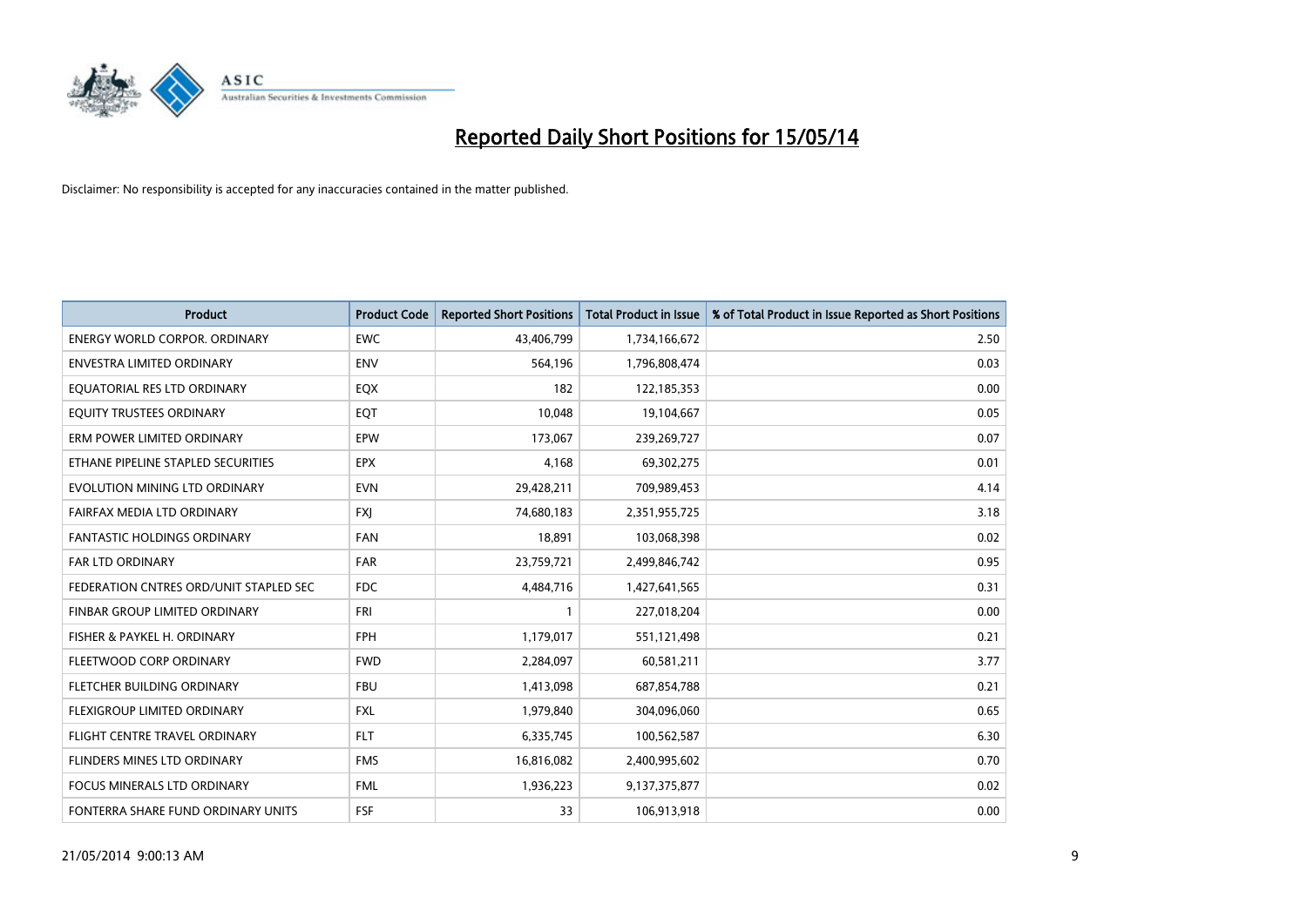

| <b>Product</b>                             | <b>Product Code</b> | <b>Reported Short Positions</b> | <b>Total Product in Issue</b> | % of Total Product in Issue Reported as Short Positions |
|--------------------------------------------|---------------------|---------------------------------|-------------------------------|---------------------------------------------------------|
| <b>FORGE GROUP LIMITED ORDINARY</b>        | FGE                 | 2,378,103                       | 86,169,014                    | 2.76                                                    |
| <b>FORTESCUE METALS GRP ORDINARY</b>       | <b>FMG</b>          | 165,901,110                     | 3,113,798,151                 | 5.33                                                    |
| FREEDOM FOOD LTD ORDINARY                  | <b>FNP</b>          | 10,000                          | 150,578,705                   | 0.01                                                    |
| FREELANCER LTD ORDINARY                    | <b>FLN</b>          | 63,136                          | 436,500,000                   | 0.01                                                    |
| <b>G.U.D. HOLDINGS ORDINARY</b>            | GUD                 | 2,605,284                       | 71,066,740                    | 3.67                                                    |
| <b>G8 EDUCATION LIMITED ORDINARY</b>       | <b>GEM</b>          | 9,765,392                       | 327,354,270                   | 2.98                                                    |
| <b>GALAXY RESOURCES ORDINARY</b>           | GXY                 | 329,458                         | 1,027,077,829                 | 0.03                                                    |
| <b>GBST HOLDINGS., ORDINARY</b>            | GBT                 | 8,529                           | 66,561,725                    | 0.01                                                    |
| <b>GDI PROPERTY GRP STAPLED SECURITIES</b> | <b>GDI</b>          | 2,486                           | 567,575,025                   | 0.00                                                    |
| <b>GENETIC TECHNOLOGIES ORDINARY</b>       | GTG                 | 1,801,620                       | 664,769,002                   | 0.27                                                    |
| <b>GEODYNAMICS LIMITED ORDINARY</b>        | GDY                 | 819                             | 435,880,130                   | 0.00                                                    |
| GI DYNAMICS, INC CDI US PROHIBITED         | GID                 | 312,676                         | 464,182,730                   | 0.07                                                    |
| <b>GINDALBIE METALS LTD ORDINARY</b>       | GBG                 | 38,704,130                      | 1,493,660,842                 | 2.59                                                    |
| <b>GOODMAN FIELDER, ORDINARY</b>           | <b>GFF</b>          | 33,229,121                      | 1,955,559,207                 | 1.70                                                    |
| <b>GOODMAN GROUP STAPLED</b>               | <b>GMG</b>          | 8,050,320                       | 1,727,685,976                 | 0.47                                                    |
| <b>GPT GROUP STAPLED SEC.</b>              | <b>GPT</b>          | 6,356,479                       | 1,685,460,955                 | 0.38                                                    |
| <b>GRAINCORP LIMITED A CLASS ORDINARY</b>  | <b>GNC</b>          | 5,763,744                       | 228,855,628                   | 2.52                                                    |
| <b>GRANGE RESOURCES. ORDINARY</b>          | GRR                 | 5,801,183                       | 1,157,097,869                 | 0.50                                                    |
| <b>GREENCROSS LIMITED ORDINARY</b>         | <b>GXL</b>          | 3,057                           | 90,893,174                    | 0.00                                                    |
| <b>GREENLAND MIN EN LTD ORDINARY</b>       | GGG                 | 4,224,705                       | 576,452,827                   | 0.73                                                    |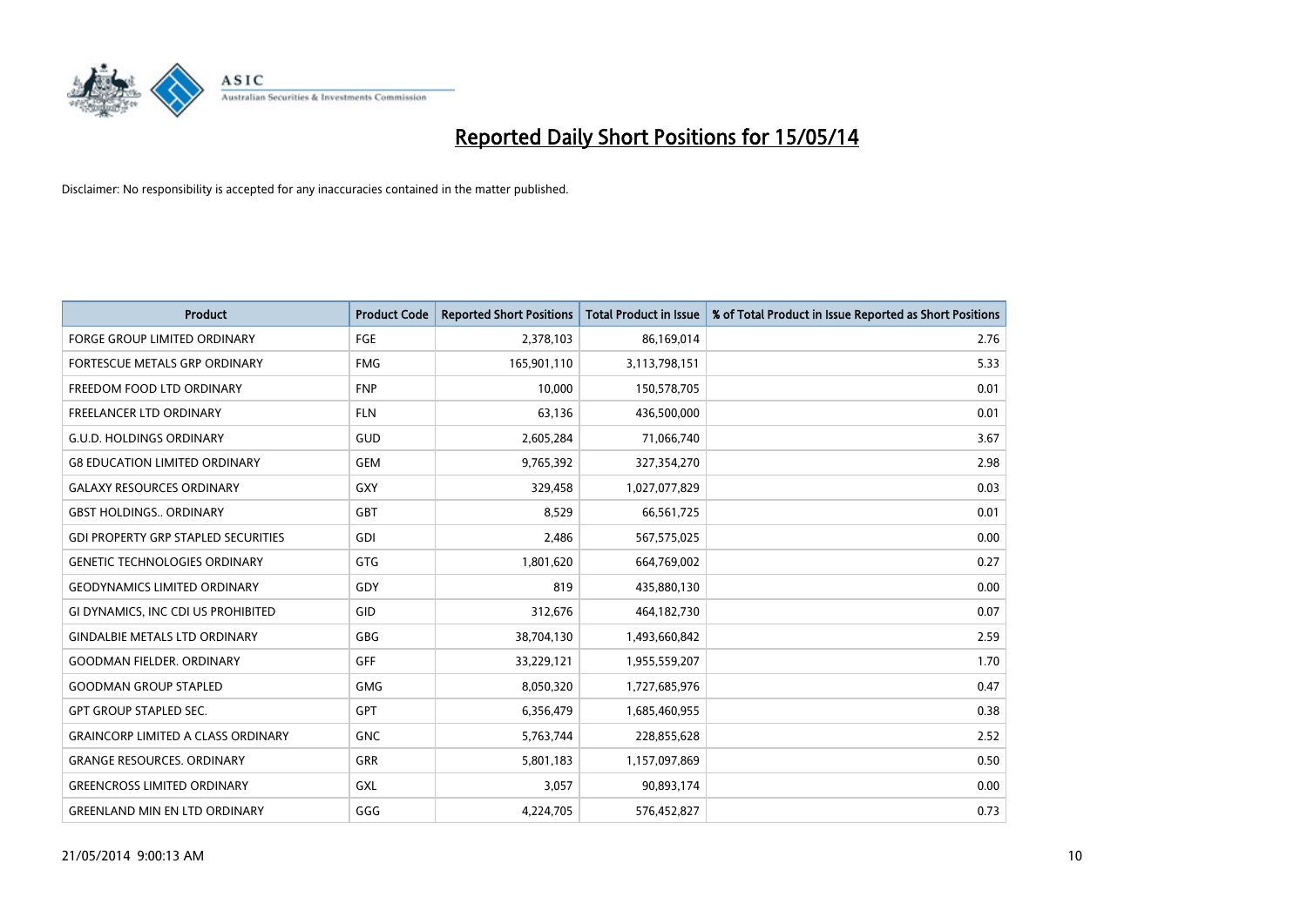

| <b>Product</b>                            | <b>Product Code</b> | <b>Reported Short Positions</b> | <b>Total Product in Issue</b> | % of Total Product in Issue Reported as Short Positions |
|-------------------------------------------|---------------------|---------------------------------|-------------------------------|---------------------------------------------------------|
| GROWTHPOINT PROPERTY ORD/UNIT STAPLED SEC | GOZ                 | 2,488                           | 488,029,437                   | 0.00                                                    |
| <b>GRYPHON MINERALS LTD ORDINARY</b>      | GRY                 | 4,237,028                       | 401,011,505                   | 1.06                                                    |
| <b>GUILDFORD COAL LTD ORDINARY</b>        | <b>GUF</b>          | 47,891                          | 761,857,020                   | 0.01                                                    |
| <b>GWA GROUP LTD ORDINARY</b>             | <b>GWA</b>          | 11,652,169                      | 306,533,770                   | 3.80                                                    |
| HARVEY NORMAN ORDINARY                    | <b>HVN</b>          | 62,545,145                      | 1,062,316,784                 | 5.89                                                    |
| <b>HENDERSON GROUP CDI 1:1</b>            | <b>HGG</b>          | 2,291,073                       | 655,128,628                   | 0.35                                                    |
| HFA HOLDINGS LIMITED ORDINARY             | <b>HFA</b>          | 3,809                           | 118,738,157                   | 0.00                                                    |
| <b>HIGHLANDS PACIFIC ORDINARY</b>         | <b>HIG</b>          | 3,153                           | 854,261,346                   | 0.00                                                    |
| HILLGROVE RES LTD ORDINARY                | <b>HGO</b>          | 794,270                         | 1,180,889,221                 | 0.07                                                    |
| <b>HILLS LTD ORDINARY</b>                 | <b>HIL</b>          | 576,717                         | 235, 173, 156                 | 0.25                                                    |
| HORIZON OIL LIMITED ORDINARY              | <b>HZN</b>          | 91,102,971                      | 1,301,647,932                 | 7.00                                                    |
| HOTEL PROPERTY STAPLED                    | <b>HPI</b>          | 78,267                          | 132,870,000                   | 0.06                                                    |
| <b>ICAR ASIA LTD ORDINARY</b>             | ICQ                 | 30,645                          | 121,889,834                   | 0.03                                                    |
| <b>ICON ENERGY LIMITED ORDINARY</b>       | <b>ICN</b>          | 27,075                          | 615,774,351                   | 0.00                                                    |
| <b>IINET LIMITED ORDINARY</b>             | <b>IIN</b>          | 3,509,604                       | 161,238,847                   | 2.18                                                    |
| ILUKA RESOURCES ORDINARY                  | ILU                 | 40,391,581                      | 418,700,517                   | 9.65                                                    |
| <b>IMDEX LIMITED ORDINARY</b>             | <b>IMD</b>          | 4,026,526                       | 212,110,368                   | 1.90                                                    |
| <b>INCITEC PIVOT ORDINARY</b>             | IPL                 | 22,004,870                      | 1,644,919,097                 | 1.34                                                    |
| <b>INDEPENDENCE GROUP ORDINARY</b>        | <b>IGO</b>          | 620,039                         | 233,323,905                   | 0.27                                                    |
| INDOCHINE MINING LTD ORDINARY             | <b>IDC</b>          | 18,008                          | 1,003,497,126                 | 0.00                                                    |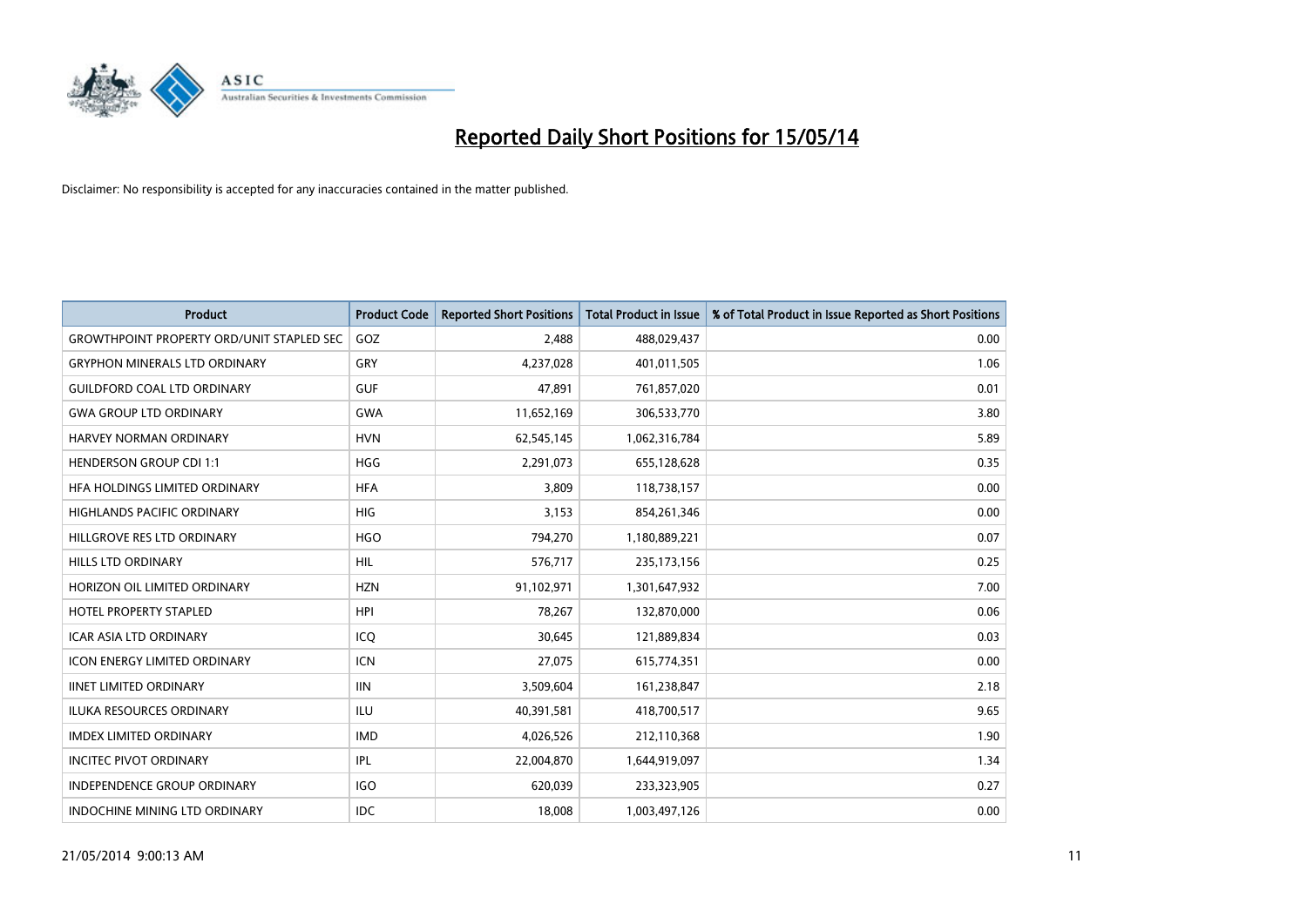

| <b>Product</b>                                  | <b>Product Code</b> | <b>Reported Short Positions</b> | <b>Total Product in Issue</b> | % of Total Product in Issue Reported as Short Positions |
|-------------------------------------------------|---------------------|---------------------------------|-------------------------------|---------------------------------------------------------|
| <b>INDOPHIL RESOURCES ORDINARY</b>              | <b>IRN</b>          | 25,710                          | 1,203,146,194                 | 0.00                                                    |
| <b>INDUSTRIA REIT STAPLED</b>                   | <b>IDR</b>          | 64,232                          | 125,000,001                   | 0.05                                                    |
| <b>INFIGEN ENERGY STAPLED SECURITIES</b>        | <b>IFN</b>          | 2,922,946                       | 764,993,434                   | 0.38                                                    |
| INGENIA GROUP STAPLED SECURITIES                | <b>INA</b>          | 1,008,509                       | 676,240,232                   | 0.15                                                    |
| <b>INSURANCE AUSTRALIA ORDINARY</b>             | IAG                 | 21,369,096                      | 2,341,618,048                 | 0.91                                                    |
| <b>INTREPID MINES ORDINARY</b>                  | <b>IAU</b>          | 16,443,828                      | 557,122,464                   | 2.95                                                    |
| <b>INVESTA OFFICE FUND STAPLED SECURITIES</b>   | <b>IOF</b>          | 466,667                         | 614,047,458                   | 0.08                                                    |
| <b>INVOCARE LIMITED ORDINARY</b>                | <b>IVC</b>          | 4,099,425                       | 110,030,298                   | 3.73                                                    |
| <b>IOOF HOLDINGS LTD ORDINARY</b>               | IFL                 | 1,858,533                       | 232,118,034                   | 0.80                                                    |
| <b>IPROPERTY GROUP LTD ORDINARY</b>             | <b>IPP</b>          | 968,169                         | 181,579,840                   | 0.53                                                    |
| <b>IRESS LIMITED ORDINARY</b>                   | <b>IRE</b>          | 1,824,776                       | 158,585,126                   | 1.15                                                    |
| <b>IRON ORE HOLDINGS ORDINARY</b>               | <b>IOH</b>          | 26,197                          | 161,174,005                   | 0.02                                                    |
| <b>ISELECT LTD ORDINARY</b>                     | <b>ISU</b>          | 372,618                         | 260,889,894                   | 0.14                                                    |
| <b>JAMES HARDIE INDUST CHESS DEPOSITARY INT</b> | <b>IHX</b>          | 5,459,373                       | 445,037,502                   | 1.23                                                    |
| <b>JAPARA HEALTHCARE LT ORDINARY</b>            | <b>IHC</b>          | 7,337,750                       | 262,500,000                   | 2.80                                                    |
| <b>JB HI-FI LIMITED ORDINARY</b>                | <b>JBH</b>          | 11,223,097                      | 100,385,400                   | 11.18                                                   |
| KAGARA LTD ORDINARY                             | KZL                 | 3,349,855                       | 798,953,117                   | 0.42                                                    |
| KAROON GAS AUSTRALIA ORDINARY                   | <b>KAR</b>          | 15,516,324                      | 255,841,581                   | 6.06                                                    |
| KATHMANDU HOLD LTD ORDINARY                     | <b>KMD</b>          | 346,075                         | 200,473,338                   | 0.17                                                    |
| <b>KBL MINING LIMITED ORDINARY</b>              | <b>KBL</b>          | 1,820                           | 393,535,629                   | 0.00                                                    |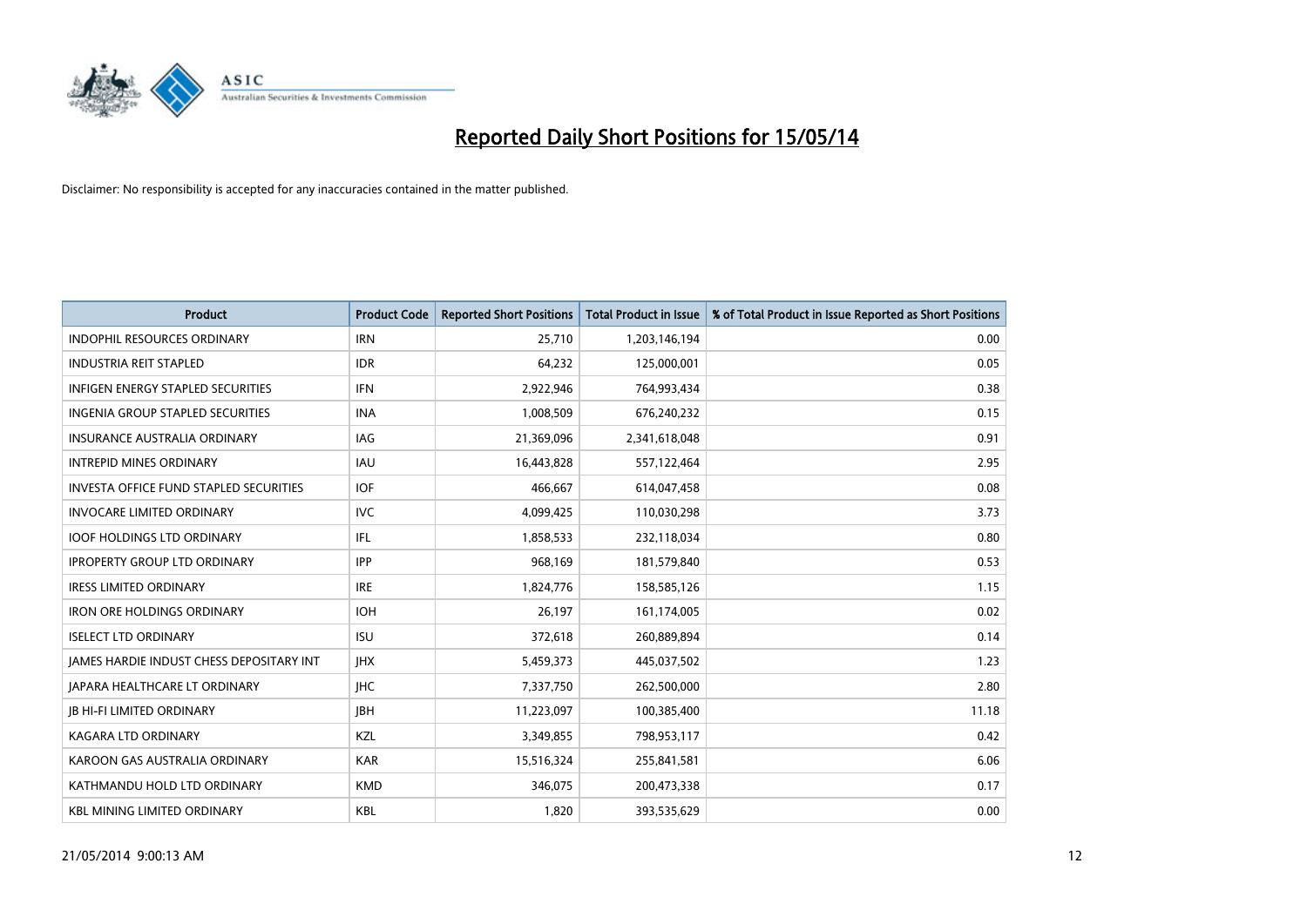

| <b>Product</b>                        | <b>Product Code</b> | <b>Reported Short Positions</b> | <b>Total Product in Issue</b> | % of Total Product in Issue Reported as Short Positions |
|---------------------------------------|---------------------|---------------------------------|-------------------------------|---------------------------------------------------------|
| KINGSGATE CONSOLID, ORDINARY          | <b>KCN</b>          | 7,871,255                       | 223,584,937                   | 3.52                                                    |
| KINGSROSE MINING LTD ORDINARY         | <b>KRM</b>          | 355,232                         | 358,611,493                   | 0.10                                                    |
| LEIGHTON HOLDINGS ORDINARY            | LEI                 | 10,394,508                      | 127,275,008                   | 8.17                                                    |
| LEIGHTON HOLDINGS PROP.BID HOCHTIEF   | <b>LEIE</b>         | 1,812,913                       | 211,228,555                   | 0.86                                                    |
| LEND LEASE GROUP UNIT/ORD STAPLED     | LLC                 | 6,305,726                       | 577,475,833                   | 1.09                                                    |
| LIQUEFIED NATURAL ORDINARY            | LNG                 | 417,889                         | 387,186,269                   | 0.11                                                    |
| LONESTAR RESO LTD ORDINARY            | <b>LNR</b>          | 600,536                         | 752,187,211                   | 0.08                                                    |
| LYCOPODIUM LIMITED ORDINARY           | <b>LYL</b>          | $\mathbf{1}$                    | 38,965,103                    | 0.00                                                    |
| LYNAS CORPORATION ORDINARY            | <b>LYC</b>          | 133,433,110                     | 1,961,185,594                 | 6.80                                                    |
| <b>M2 GRP LTD ORDINARY</b>            | <b>MTU</b>          | 16,862,171                      | 180,398,183                   | 9.35                                                    |
| MACA LIMITED ORDINARY                 | <b>MLD</b>          | 215,458                         | 202,676,373                   | 0.11                                                    |
| <b>MACMAHON HOLDINGS ORDINARY</b>     | <b>MAH</b>          | 100,802                         | 1,261,699,966                 | 0.01                                                    |
| MACO ATLAS ROADS GRP ORDINARY STAPLED | <b>MOA</b>          | 4,736,304                       | 487,230,540                   | 0.97                                                    |
| MACQUARIE GROUP LTD ORDINARY          | <b>MOG</b>          | 1,346,242                       | 321,074,750                   | 0.42                                                    |
| MAGELLAN FIN GRP LTD ORDINARY         | <b>MFG</b>          | 2,563,057                       | 158,842,157                   | 1.61                                                    |
| <b>MATRIX C &amp; E LTD ORDINARY</b>  | <b>MCE</b>          | 2,984,459                       | 94,555,428                    | 3.16                                                    |
| MAVERICK DRILLING ORDINARY            | <b>MAD</b>          | 8,365,618                       | 533,885,763                   | 1.57                                                    |
| <b>MAXITRANS INDUSTRIES ORDINARY</b>  | <b>MXI</b>          | 487,218                         | 185,075,653                   | 0.26                                                    |
| MAYNE PHARMA LTD ORDINARY             | <b>MYX</b>          | 229,405                         | 586,651,477                   | 0.04                                                    |
| MCALEESE LTD ORDINARY                 | <b>MCS</b>          | 3,244                           | 287,365,502                   | 0.00                                                    |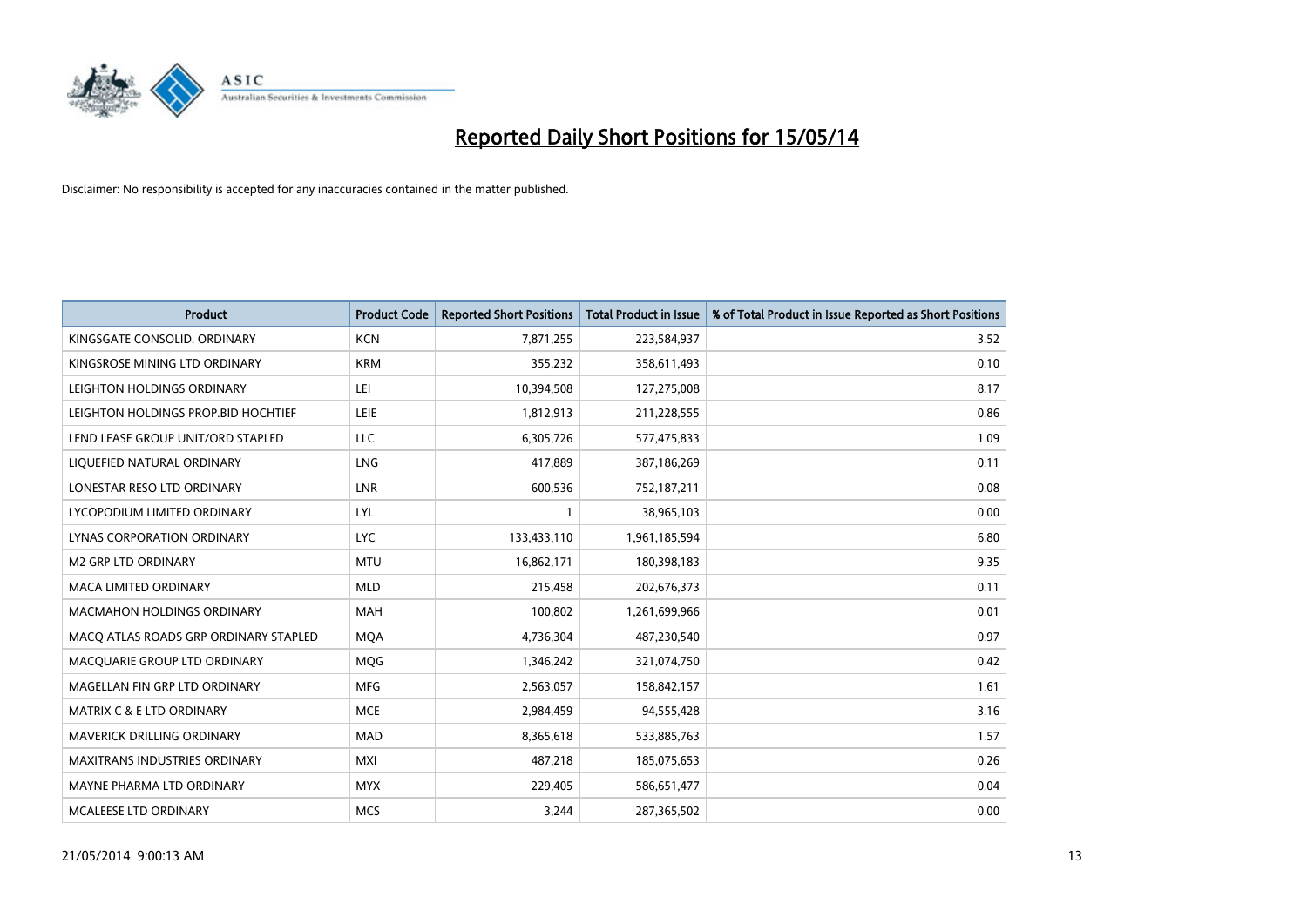

| Product                           | <b>Product Code</b> | <b>Reported Short Positions</b> | <b>Total Product in Issue</b> | % of Total Product in Issue Reported as Short Positions |
|-----------------------------------|---------------------|---------------------------------|-------------------------------|---------------------------------------------------------|
| MCMILLAN SHAKESPEARE ORDINARY     | <b>MMS</b>          | 429,920                         | 74,523,965                    | 0.58                                                    |
| MCPHERSON'S LTD ORDINARY          | <b>MCP</b>          | 199,598                         | 95,434,645                    | 0.21                                                    |
| MEDUSA MINING LTD ORDINARY        | <b>MML</b>          | 5,749,222                       | 207,794,301                   | 2.77                                                    |
| MELBOURNE IT LIMITED ORDINARY     | <b>MLB</b>          | $\overline{2}$                  | 92,944,392                    | 0.00                                                    |
| <b>MERMAID MARINE ORDINARY</b>    | <b>MRM</b>          | 6,311,089                       | 366,741,299                   | 1.72                                                    |
| MESOBLAST LIMITED ORDINARY        | <b>MSB</b>          | 19,710,577                      | 321,616,694                   | 6.13                                                    |
| METALS X LIMITED ORDINARY         | <b>MLX</b>          | 872,839                         | 1,655,386,110                 | 0.05                                                    |
| METCASH LIMITED ORDINARY          | <b>MTS</b>          | 98,806,739                      | 888,338,048                   | 11.12                                                   |
| MIGHTY RIVER POWER ORDINARY       | <b>MYT</b>          | 3,675,746                       | 1,400,012,517                 | 0.26                                                    |
| MINCOR RESOURCES NL ORDINARY      | <b>MCR</b>          | 117,291                         | 188,208,274                   | 0.06                                                    |
| MINERAL DEPOSITS ORDINARY         | <b>MDL</b>          | 944,589                         | 103,538,786                   | 0.91                                                    |
| MINERAL RESOURCES, ORDINARY       | <b>MIN</b>          | 6,385,631                       | 186,556,246                   | 3.42                                                    |
| MINT WIRELESS ORDINARY            | <b>MNW</b>          | 1,160,928                       | 407,372,395                   | 0.28                                                    |
| MIRABELA NICKEL LTD ORDINARY      | <b>MBN</b>          | 18,855,648                      | 876,801,147                   | 2.15                                                    |
| MIRVAC GROUP STAPLED SECURITIES   | <b>MGR</b>          | 5,455,010                       | 3,692,279,772                 | 0.15                                                    |
| <b>MOLOPO ENERGY LTD ORDINARY</b> | <b>MPO</b>          | 224,667                         | 248,505,936                   | 0.09                                                    |
| MONADELPHOUS GROUP ORDINARY       | <b>MND</b>          | 11,770,198                      | 92,679,570                    | 12.70                                                   |
| MORTGAGE CHOICE LTD ORDINARY      | <b>MOC</b>          | 1,923                           | 123,780,387                   | 0.00                                                    |
| <b>MOUNT GIBSON IRON ORDINARY</b> | <b>MGX</b>          | 13,481,272                      | 1,090,584,232                 | 1.24                                                    |
| MULTIPLEX SITES SITES             | <b>MXUPA</b>        | 1,800                           | 4,500,000                     | 0.04                                                    |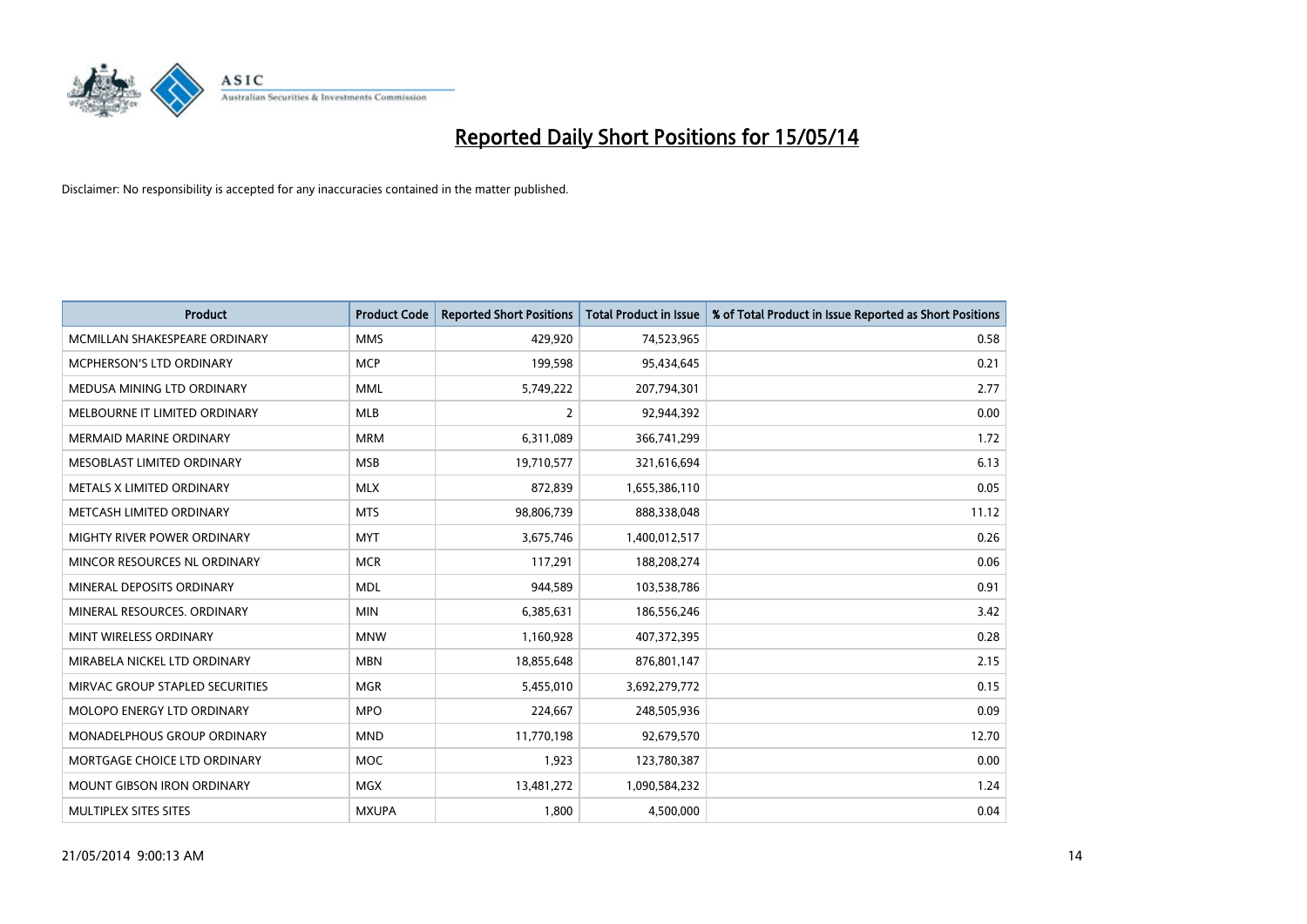

| <b>Product</b>                | <b>Product Code</b> | <b>Reported Short Positions</b> | <b>Total Product in Issue</b> | % of Total Product in Issue Reported as Short Positions |
|-------------------------------|---------------------|---------------------------------|-------------------------------|---------------------------------------------------------|
| MURCHISON METALS LTD ORDINARY | <b>MMX</b>          | 215,291                         | 450,497,346                   | 0.05                                                    |
| MYER HOLDINGS LTD ORDINARY    | <b>MYR</b>          | 57,985,906                      | 585,684,551                   | 9.90                                                    |
| NANOSONICS LIMITED ORDINARY   | <b>NAN</b>          | 443,539                         | 263,798,826                   | 0.17                                                    |
| NATIONAL AUST, BANK ORDINARY  | <b>NAB</b>          | 9,068,272                       | 2,353,771,760                 | 0.39                                                    |
| NATIONAL STORAGE STAPLED      | <b>NSR</b>          | 242,601                         | 244,897,097                   | 0.10                                                    |
| NAVITAS LIMITED ORDINARY      | <b>NVT</b>          | 3,111,995                       | 375,712,581                   | 0.83                                                    |
| NEARMAP LTD ORDINARY          | <b>NEA</b>          | 141,484                         | 337,346,101                   | 0.04                                                    |
| NEON ENERGY LIMITED ORDINARY  | <b>NEN</b>          | 225,474                         | 553,037,848                   | 0.04                                                    |
| NEW HOPE CORPORATION ORDINARY | <b>NHC</b>          | 1,072,061                       | 830,933,112                   | 0.13                                                    |
| NEWCREST MINING ORDINARY      | <b>NCM</b>          | 8,206,768                       | 766,510,971                   | 1.07                                                    |
| NEWS CORP A NON-VOTING CDI    | <b>NWSLV</b>        | 398,288                         | 3,115,091                     | 12.79                                                   |
| NEWS CORP B VOTING CDI        | <b>NWS</b>          | 2,258,535                       | 20,738,712                    | 10.89                                                   |
| NEWSAT LIMITED ORDINARY       | <b>NWT</b>          | 6,342,263                       | 612,199,841                   | 1.04                                                    |
| NEXTDC LIMITED ORDINARY       | <b>NXT</b>          | 12,305,544                      | 193,154,486                   | 6.37                                                    |
| NEXUS ENERGY LIMITED ORDINARY | <b>NXS</b>          | 928,145                         | 1,330,219,459                 | 0.07                                                    |
| NIB HOLDINGS LIMITED ORDINARY | <b>NHF</b>          | 2,925,791                       | 439,004,182                   | 0.67                                                    |
| NICK SCALI LIMITED ORDINARY   | <b>NCK</b>          | $\mathbf{1}$                    | 81,000,000                    | 0.00                                                    |
| NIDO PETROLEUM ORDINARY       | <b>NDO</b>          | 47,402                          | 2,048,317,635                 | 0.00                                                    |
| NINE ENTERTAINMENT ORDINARY   | <b>NEC</b>          | 9,643,138                       | 940,295,023                   | 1.03                                                    |
| NOBLE MINERAL RES ORDINARY    | <b>NMG</b>          | 2,365,726                       | 666,397,952                   | 0.36                                                    |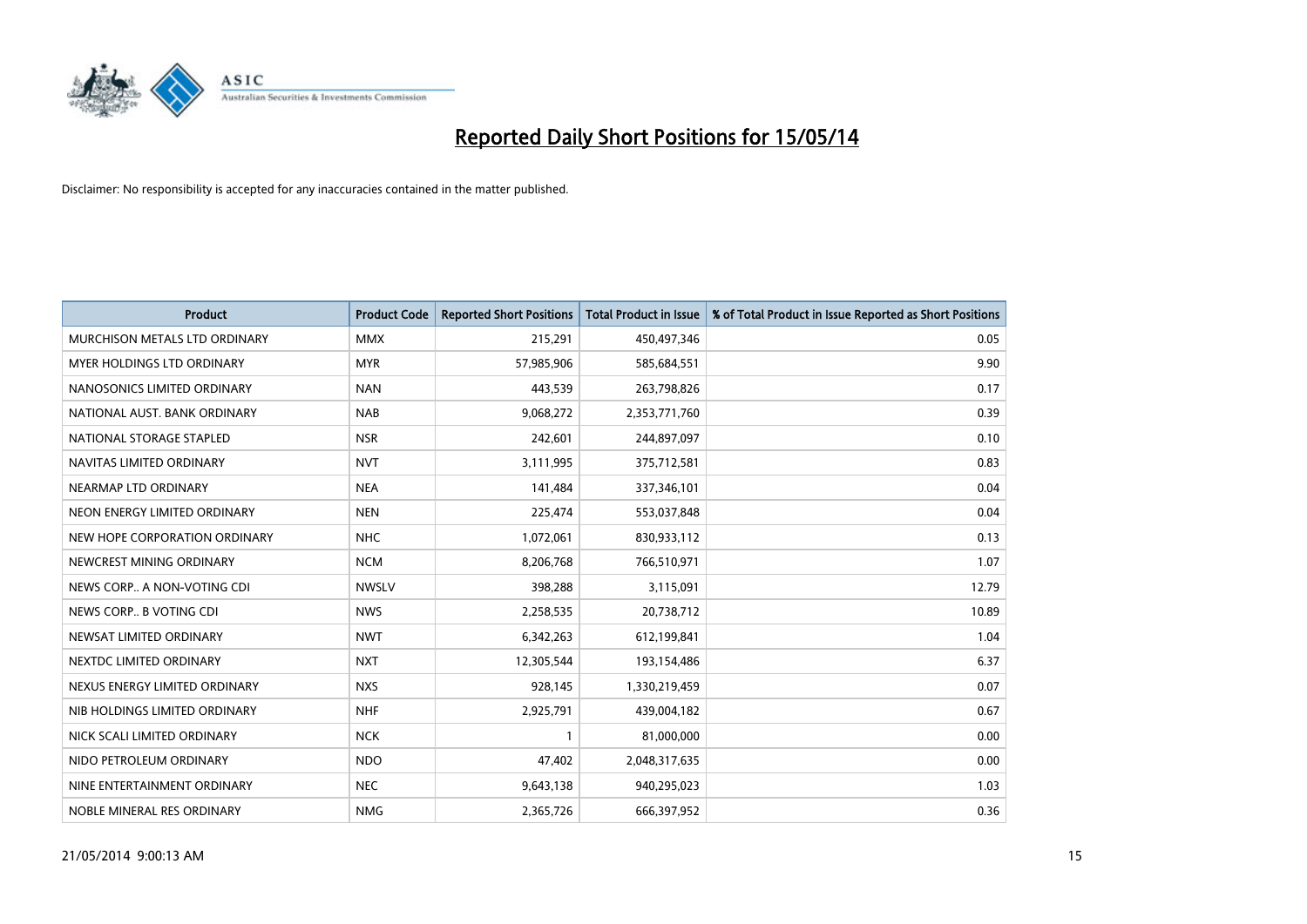

| <b>Product</b>                        | <b>Product Code</b> | <b>Reported Short Positions</b> | <b>Total Product in Issue</b> | % of Total Product in Issue Reported as Short Positions |
|---------------------------------------|---------------------|---------------------------------|-------------------------------|---------------------------------------------------------|
| NORTHERN IRON LTD ORDINARY            | <b>NFE</b>          | 11,392                          | 484,405,314                   | 0.00                                                    |
| NORTHERN STAR ORDINARY                | <b>NST</b>          | 728,559                         | 578,591,915                   | 0.13                                                    |
| NOVOGEN LIMITED ORDINARY              | <b>NRT</b>          | 59,693                          | 168,557,834                   | 0.04                                                    |
| NRW HOLDINGS LIMITED ORDINARY         | <b>NWH</b>          | 12,721,041                      | 278,888,011                   | 4.56                                                    |
| NUCOAL RESOURCES LTD ORDINARY         | <b>NCR</b>          | $\mathbf{1}$                    | 768,612,354                   | 0.00                                                    |
| NUFARM LIMITED ORDINARY               | <b>NUF</b>          | 16,494,635                      | 264,021,627                   | 6.25                                                    |
| OAKTON LIMITED ORDINARY               | <b>OKN</b>          | 502                             | 89,990,235                    | 0.00                                                    |
| OCEANAGOLD CORP. CHESS DEPOSITARY INT | <b>OGC</b>          | 3,357,828                       | 300,567,377                   | 1.12                                                    |
| OCEANIA CAPITAL LTD ORDINARY          | <b>OCP</b>          | 1                               | 35,307,209                    | 0.00                                                    |
| OIL SEARCH LTD ORDINARY               | OSH                 | 8,412,178                       | 1,496,692,453                 | 0.56                                                    |
| OM HOLDINGS LIMITED ORDINARY          | <b>OMH</b>          | 1,987,991                       | 733,423,337                   | 0.27                                                    |
| ORICA LIMITED ORDINARY                | ORI                 | 8,273,611                       | 370,924,362                   | 2.23                                                    |
| ORIGIN ENERGY ORDINARY                | <b>ORG</b>          | 7,792,010                       | 1,103,645,753                 | 0.71                                                    |
| OROCOBRE LIMITED ORDINARY             | <b>ORE</b>          | 2,132,764                       | 132,041,911                   | 1.62                                                    |
| ORORA LIMITED ORDINARY                | <b>ORA</b>          | 967,161                         | 1,206,684,923                 | 0.08                                                    |
| OROTONGROUP LIMITED ORDINARY          | ORL                 | 217,567                         | 40,880,902                    | 0.53                                                    |
| OZ MINERALS ORDINARY                  | OZL                 | 11,622,618                      | 303,470,022                   | 3.83                                                    |
| OZFOREX GROUP LTD ORDINARY            | <b>OFX</b>          | 4,718,552                       | 240,000,000                   | 1.97                                                    |
| <b>PACIFIC BRANDS ORDINARY</b>        | <b>PBG</b>          | 17,631,854                      | 917,226,291                   | 1.92                                                    |
| PACT GROUP HLDGS LTD ORDINARY         | PGH                 | 2,842,480                       | 294,097,961                   | 0.97                                                    |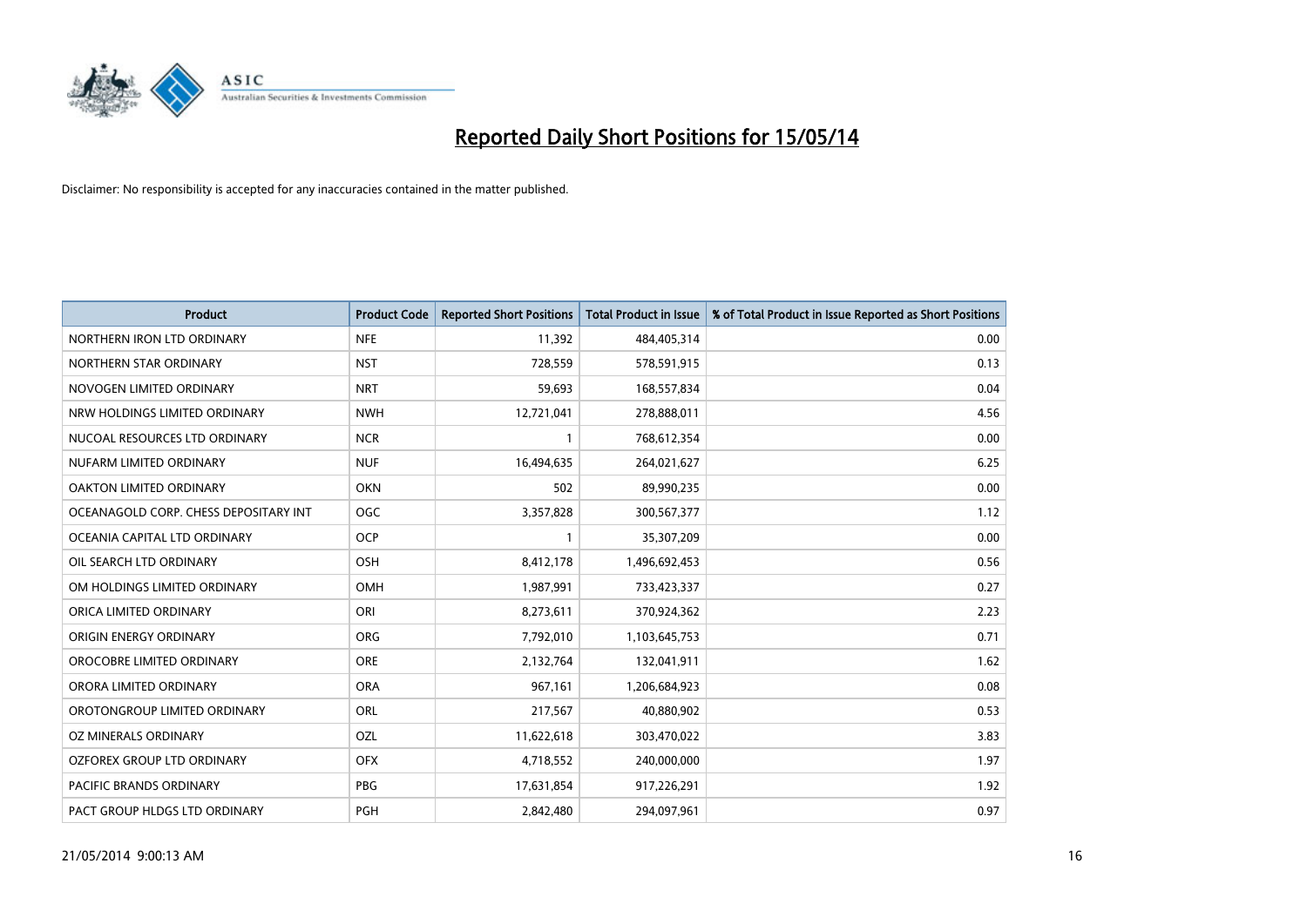

| <b>Product</b>                | <b>Product Code</b> | <b>Reported Short Positions</b> | <b>Total Product in Issue</b> | % of Total Product in Issue Reported as Short Positions |
|-------------------------------|---------------------|---------------------------------|-------------------------------|---------------------------------------------------------|
| PALADIN ENERGY LTD ORDINARY   | <b>PDN</b>          | 88,680,864                      | 964,367,284                   | 9.20                                                    |
| PANAUST LIMITED ORDINARY      | <b>PNA</b>          | 3,620,786                       | 635,580,654                   | 0.57                                                    |
| PANORAMIC RESOURCES ORDINARY  | PAN                 | 775,226                         | 322,275,824                   | 0.24                                                    |
| PANTERRA GOLD LTD ORDINARY    | PGI                 | $\mathbf{1}$                    | 772,781,012                   | 0.00                                                    |
| PAPERLINX LIMITED ORDINARY    | <b>PPX</b>          | 44,770                          | 665,181,261                   | 0.01                                                    |
| PAPILLON RES LTD ORDINARY     | <b>PIR</b>          | 12,603,348                      | 341,494,210                   | 3.69                                                    |
| PATTIES FOODS LTD ORDINARY    | PFL                 | $\mathbf{1}$                    | 139,144,338                   | 0.00                                                    |
| PEET LIMITED ORDINARY         | <b>PPC</b>          | 77,478                          | 433,389,348                   | 0.02                                                    |
| PERPETUAL LIMITED ORDINARY    | PPT                 | 1,255,905                       | 46,574,426                    | 2.70                                                    |
| PERSEUS MINING LTD ORDINARY   | <b>PRU</b>          | 19,911,079                      | 526,656,401                   | 3.78                                                    |
| PHARMAXIS LTD ORDINARY        | <b>PXS</b>          | 408,118                         | 309,514,849                   | 0.13                                                    |
| PLATINUM ASSET ORDINARY       | <b>PTM</b>          | 663,817                         | 580,336,142                   | 0.11                                                    |
| PLATINUM AUSTRALIA ORDINARY   | PLA                 | 836,127                         | 504,968,043                   | 0.17                                                    |
| PLATINUM CAPITAL LTD ORDINARY | <b>PMC</b>          | 5,675                           | 231,071,933                   | 0.00                                                    |
| PMP LIMITED ORDINARY          | <b>PMP</b>          | 1,571,414                       | 323,781,124                   | 0.49                                                    |
| PRANA BIOTECHNOLOGY ORDINARY  | PBT                 | 793,975                         | 488,646,960                   | 0.16                                                    |
| PREMIER INVESTMENTS ORDINARY  | PMV                 | 128,515                         | 155,714,874                   | 0.08                                                    |
| PRIMA BIOMED LTD ORDINARY     | <b>PRR</b>          | 352,470                         | 1,228,709,341                 | 0.03                                                    |
| PRIMARY HEALTH CARE ORDINARY  | <b>PRY</b>          | 15,266,345                      | 505,659,944                   | 3.02                                                    |
| PRIME MEDIA GRP LTD ORDINARY  | <b>PRT</b>          | 1,732,047                       | 366,330,303                   | 0.47                                                    |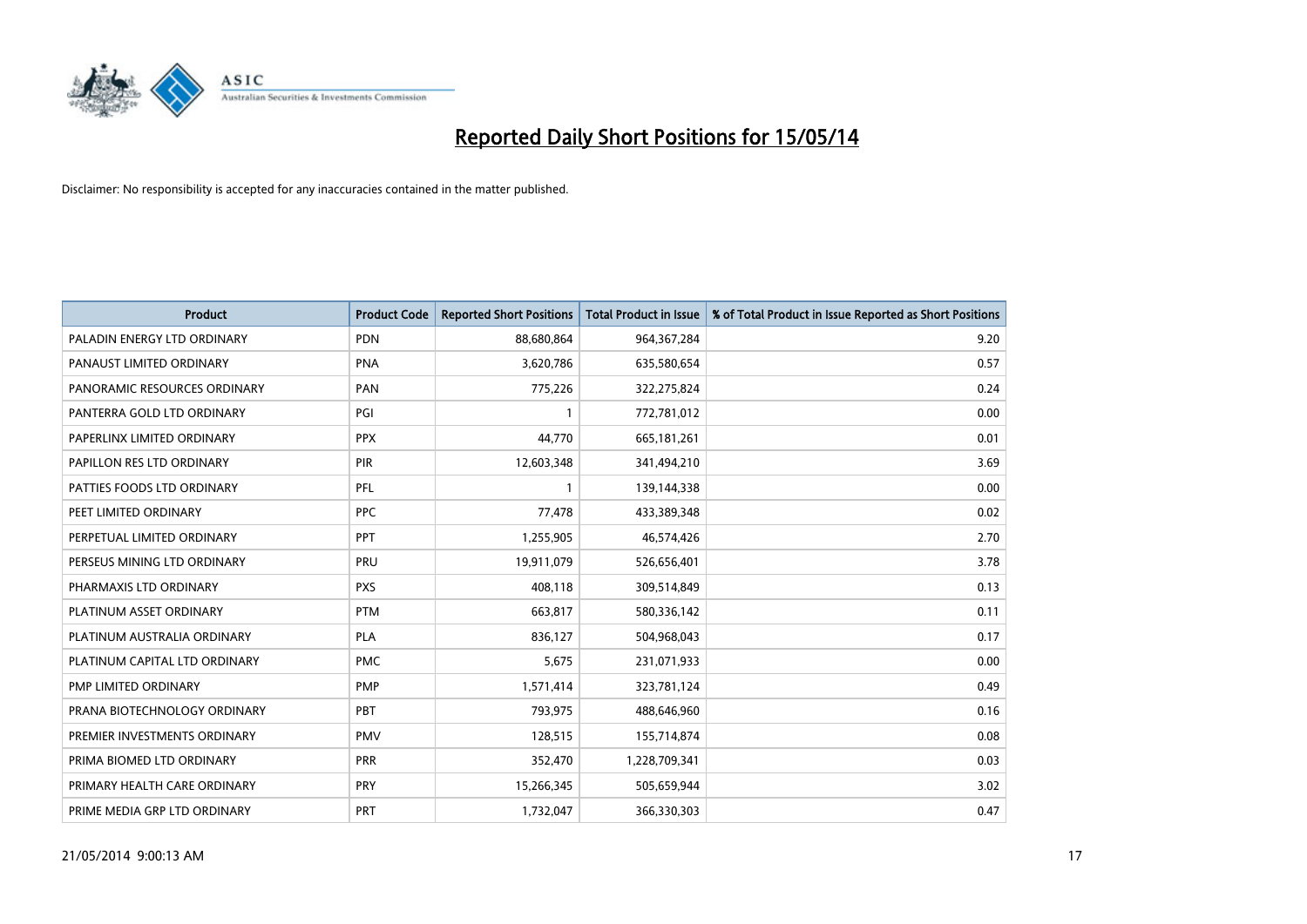

| <b>Product</b>                      | <b>Product Code</b> | <b>Reported Short Positions</b> | <b>Total Product in Issue</b> | % of Total Product in Issue Reported as Short Positions |
|-------------------------------------|---------------------|---------------------------------|-------------------------------|---------------------------------------------------------|
| PROGRAMMED ORDINARY                 | <b>PRG</b>          | 73,191                          | 118,253,992                   | 0.06                                                    |
| PULSE HEALTH LIMITED ORDINARY       | PHG                 | 54,347                          | 129,869,479                   | 0.04                                                    |
| PURA VIDA ENERGY NL ORDINARY        | <b>PVD</b>          | 36,537                          | 127,168,198                   | 0.03                                                    |
| <b>QANTAS AIRWAYS ORDINARY</b>      | QAN                 | 58,226,165                      | 2,196,330,250                 | 2.65                                                    |
| <b>OBE INSURANCE GROUP ORDINARY</b> | <b>OBE</b>          | 21,108,320                      | 1,253,883,293                 | 1.68                                                    |
| ORXPHARMA LTD ORDINARY              | <b>QRX</b>          | 30,000                          | 164,190,969                   | 0.02                                                    |
| <b>QUBE HOLDINGS LTD ORDINARY</b>   | QUB                 | 23,159,140                      | 1,028,551,156                 | 2.25                                                    |
| RAMELIUS RESOURCES ORDINARY         | <b>RMS</b>          | 12,110                          | 365,740,380                   | 0.00                                                    |
| RAMSAY HEALTH CARE ORDINARY         | <b>RHC</b>          | 1,269,851                       | 202,081,252                   | 0.63                                                    |
| <b>RCG CORPORATION LTD ORDINARY</b> | <b>RCG</b>          | 125,147                         | 263,808,625                   | 0.05                                                    |
| <b>RCR TOMLINSON ORDINARY</b>       | <b>RCR</b>          | 309,477                         | 136,989,238                   | 0.23                                                    |
| <b>REA GROUP ORDINARY</b>           | <b>REA</b>          | 1,240,136                       | 131,714,699                   | 0.94                                                    |
| RECALL HOLDINGS LTD ORDINARY        | <b>REC</b>          | 2,435,540                       | 312,836,448                   | 0.78                                                    |
| <b>RECKON LIMITED ORDINARY</b>      | <b>RKN</b>          | 1,344,507                       | 126,913,066                   | 1.06                                                    |
| <b>RED FORK ENERGY ORDINARY</b>     | <b>RFE</b>          | 2,447,724                       | 501,051,719                   | 0.49                                                    |
| REDBANK ENERGY LTD ORDINARY         | AEJ                 | 13                              | 786,287                       | 0.00                                                    |
| REECE AUSTRALIA LTD. ORDINARY       | <b>REH</b>          | 124                             | 99,600,000                    | 0.00                                                    |
| REED RESOURCES LTD ORDINARY         | <b>RDR</b>          | 1,015                           | 523,453,895                   | 0.00                                                    |
| <b>REGIS RESOURCES ORDINARY</b>     | <b>RRL</b>          | 23,750,117                      | 499,744,095                   | 4.75                                                    |
| RESMED INC CDI 10:1                 | <b>RMD</b>          | 34,834,625                      | 1,415,926,590                 | 2.46                                                    |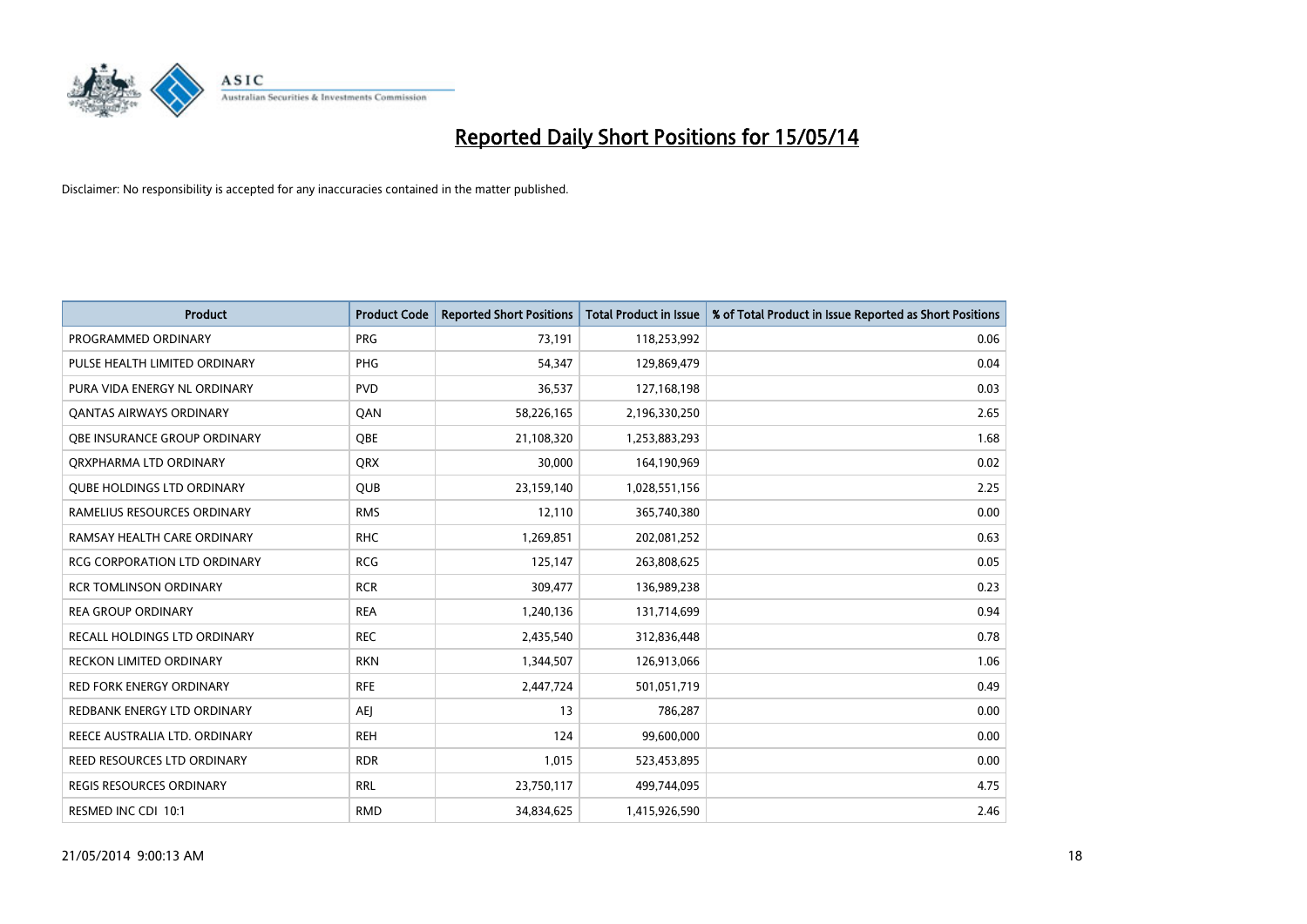

| <b>Product</b>                        | <b>Product Code</b> | <b>Reported Short Positions</b> | <b>Total Product in Issue</b> | % of Total Product in Issue Reported as Short Positions |
|---------------------------------------|---------------------|---------------------------------|-------------------------------|---------------------------------------------------------|
| <b>RESOLUTE MINING ORDINARY</b>       | <b>RSG</b>          | 12,185,574                      | 641,189,223                   | 1.90                                                    |
| RESOURCE GENERATION ORDINARY          | <b>RES</b>          | 1,220                           | 581,380,338                   | 0.00                                                    |
| RETAIL FOOD GROUP ORDINARY            | <b>RFG</b>          | 4,733,640                       | 144,868,508                   | 3.27                                                    |
| REX MINERALS LIMITED ORDINARY         | <b>RXM</b>          | 653,804                         | 220,519,784                   | 0.30                                                    |
| RIO TINTO LIMITED ORDINARY            | <b>RIO</b>          | 3,579,221                       | 435,758,720                   | 0.82                                                    |
| ROC OIL COMPANY ORDINARY              | <b>ROC</b>          | 303,685                         | 687,618,400                   | 0.04                                                    |
| ROYAL WOLF HOLDINGS ORDINARY          | <b>RWH</b>          | 192,532                         | 100,387,052                   | 0.19                                                    |
| SAI GLOBAL LIMITED ORDINARY           | SAI                 | 11,451,933                      | 210,793,906                   | 5.43                                                    |
| SALMAT LIMITED ORDINARY               | <b>SLM</b>          | 54                              | 159,812,799                   | 0.00                                                    |
| SAMSON OIL & GAS LTD ORDINARY         | SSN                 | 17,820,000                      | 2,837,756,933                 | 0.63                                                    |
| SANDFIRE RESOURCES ORDINARY           | <b>SFR</b>          | 985,998                         | 155,640,968                   | 0.63                                                    |
| <b>SANTOS LTD ORDINARY</b>            | <b>STO</b>          | 6,107,139                       | 975,329,331                   | 0.63                                                    |
| SARACEN MINERAL ORDINARY              | <b>SAR</b>          | 604,710                         | 792,784,738                   | 0.08                                                    |
| SCA PROPERTY GROUP STAPLED SECURITIES | SCP                 | 41,717,095                      | 648,628,320                   | 6.43                                                    |
| SEDGMAN LIMITED ORDINARY              | <b>SDM</b>          | 221,260                         | 227,059,277                   | 0.10                                                    |
| SEEK LIMITED ORDINARY                 | <b>SEK</b>          | 10,678,745                      | 340,384,875                   | 3.14                                                    |
| SELECT HARVESTS ORDINARY              | SHV                 | 4,896                           | 57,999,427                    | 0.01                                                    |
| SENEX ENERGY LIMITED ORDINARY         | <b>SXY</b>          | 8,225,845                       | 1,145,058,917                 | 0.72                                                    |
| SERVCORP LIMITED ORDINARY             | SRV                 | 36,386                          | 98,432,275                    | 0.04                                                    |
| SERVICE STREAM ORDINARY               | <b>SSM</b>          | 30                              | 386,389,873                   | 0.00                                                    |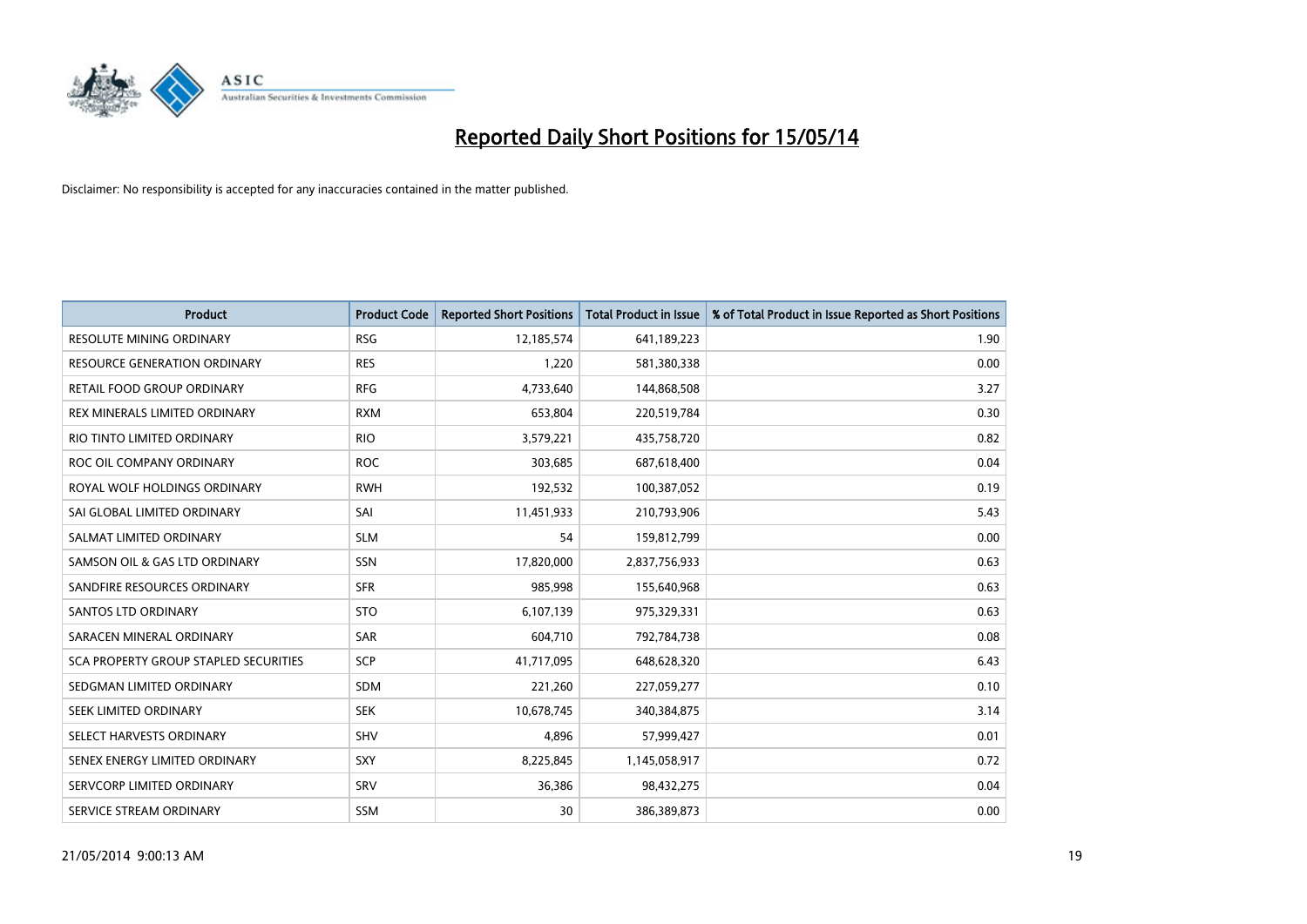

| <b>Product</b>                           | <b>Product Code</b> | <b>Reported Short Positions</b> | <b>Total Product in Issue</b> | % of Total Product in Issue Reported as Short Positions |
|------------------------------------------|---------------------|---------------------------------|-------------------------------|---------------------------------------------------------|
| SEVEN GROUP HOLDINGS ORDINARY            | <b>SVW</b>          | 403,008                         | 306,285,823                   | 0.13                                                    |
| SEVEN WEST MEDIA LTD ORDINARY            | <b>SWM</b>          | 2,592,777                       | 999,160,872                   | 0.26                                                    |
| SG FLEET GROUP LTD ORDINARY              | SGF                 | 6,694                           | 242,691,826                   | 0.00                                                    |
| SIGMA PHARMACEUTICAL ORDINARY            | <b>SIP</b>          | 13,797,236                      | 1,125,026,719                 | 1.23                                                    |
| SILEX SYSTEMS ORDINARY                   | <b>SLX</b>          | 2,919,882                       | 170,367,734                   | 1.71                                                    |
| SILVER CHEF LIMITED ORDINARY             | SIV                 | 127,726                         | 29,333,629                    | 0.44                                                    |
| SILVER LAKE RESOURCE ORDINARY            | <b>SLR</b>          | 25,479,579                      | 503,233,971                   | 5.06                                                    |
| SIMS METAL MGMT LTD ORDINARY             | SGM                 | 11,989,996                      | 204,468,597                   | 5.86                                                    |
| SINGAPORE TELECOMM. CHESS DEPOSITARY INT | SGT                 | 11,432,783                      | 144,402,021                   | 7.92                                                    |
| SINO GAS ENERGY ORDINARY                 | SEH                 | 2,338,638                       | 1,530,457,040                 | 0.15                                                    |
| SIRIUS RESOURCES NL ORDINARY             | <b>SIR</b>          | 11,468,504                      | 261,980,167                   | 4.38                                                    |
| SIRTEX MEDICAL ORDINARY                  | <b>SRX</b>          | 48,354                          | 56,108,439                    | 0.09                                                    |
| SKILLED GROUP LTD ORDINARY               | <b>SKE</b>          | 1,902,928                       | 235,254,496                   | 0.81                                                    |
| <b>SKY NETWORK ORDINARY</b>              | <b>SKT</b>          | 58,273                          | 389,139,785                   | 0.01                                                    |
| SKYCITY ENT GRP LTD ORDINARY             | <b>SKC</b>          | 221,209                         | 582,088,094                   | 0.04                                                    |
| <b>SLATER &amp; GORDON ORDINARY</b>      | SGH                 | 6,002,486                       | 204,338,625                   | 2.94                                                    |
| SMS MANAGEMENT, ORDINARY                 | <b>SMX</b>          | 2,227,774                       | 70,099,763                    | 3.18                                                    |
| SONIC HEALTHCARE ORDINARY                | <b>SHL</b>          | 3,067,978                       | 400,811,556                   | 0.77                                                    |
| SOUTH BOULDER MINES ORDINARY             | <b>STB</b>          | $\mathbf{1}$                    | 129,127,826                   | 0.00                                                    |
| SP AUSNET STAPLED SECURITIES             | <b>SPN</b>          | 50,982,865                      | 3,386,607,080                 | 1.51                                                    |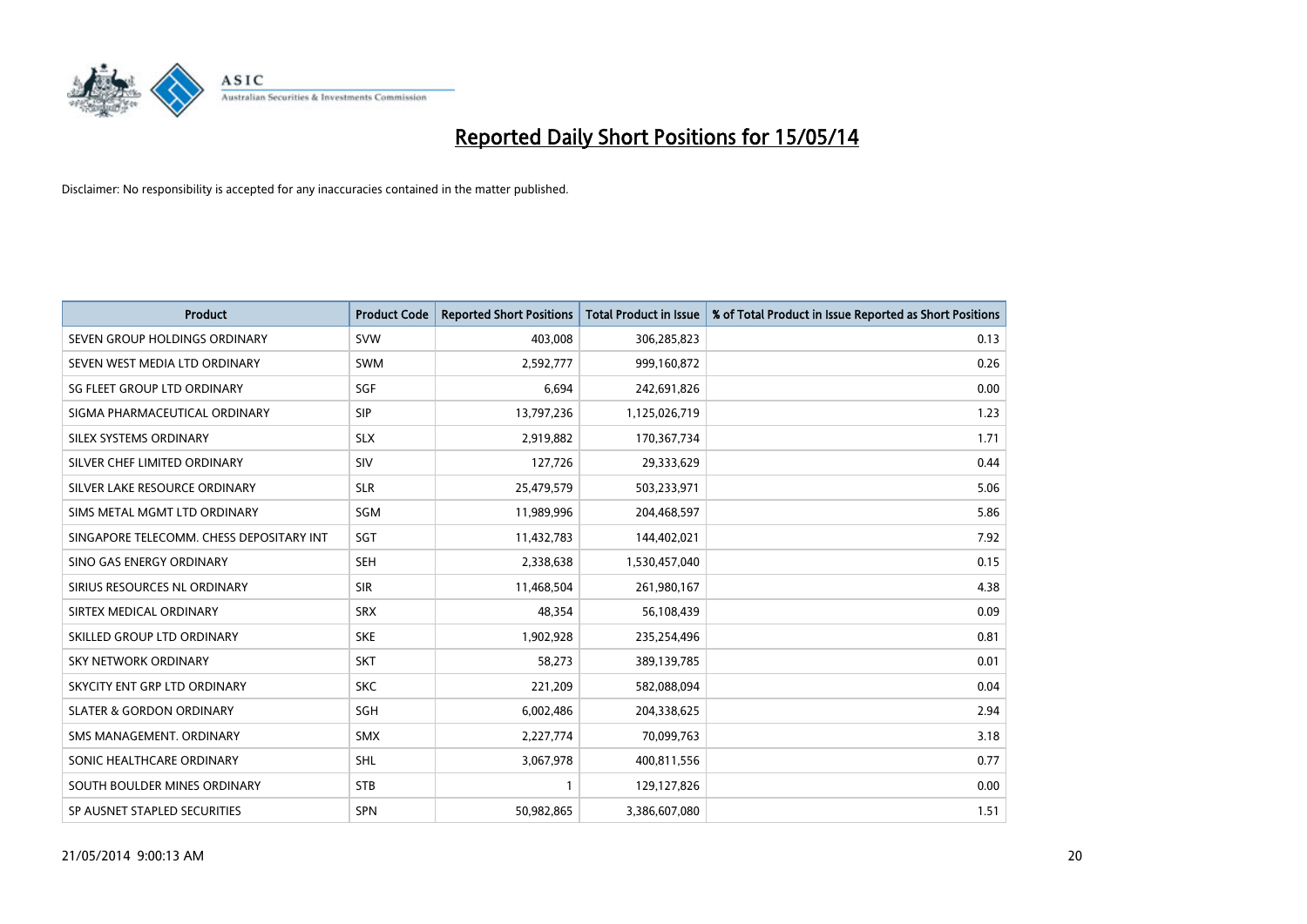

| <b>Product</b>                           | <b>Product Code</b> | <b>Reported Short Positions</b> | <b>Total Product in Issue</b> | % of Total Product in Issue Reported as Short Positions |
|------------------------------------------|---------------------|---------------------------------|-------------------------------|---------------------------------------------------------|
| SPARK INFRASTRUCTURE STAPLED US PROHIBT. | SKI                 | 38,468,845                      | 1,326,734,264                 | 2.90                                                    |
| SPDR 200 FUND ETF UNITS                  | <b>STW</b>          | 88,283                          | 45,026,368                    | 0.20                                                    |
| SPDR 200 RESOURCES ETF UNITS             | <b>OZR</b>          | 188                             | 1,601,962                     | 0.01                                                    |
| SPDR SMALL ORDS ETF UNITS                | SSO                 | 120,468                         | 801,304                       | 15.03                                                   |
| SPECIALTY FASHION ORDINARY               | SFH                 | 1,518                           | 192,236,121                   | 0.00                                                    |
| ST BARBARA LIMITED ORDINARY              | SBM                 | 27,711,552                      | 488,074,077                   | 5.68                                                    |
| STARPHARMA HOLDINGS ORDINARY             | SPL                 | 15,822,851                      | 284,664,680                   | 5.56                                                    |
| STEADFAST GROUP LTD ORDINARY             | <b>SDF</b>          | 2,013,635                       | 501,638,307                   | 0.40                                                    |
| STH CRS ELECT ENGNR ORDINARY             | <b>SXE</b>          | 19,573                          | 161,523,130                   | 0.01                                                    |
| STHN CROSS MEDIA ORDINARY                | <b>SXL</b>          | 13,163,240                      | 705,246,986                   | 1.87                                                    |
| STOCKLAND UNITS/ORD STAPLED              | SGP                 | 19,709,701                      | 2,326,978,560                 | 0.85                                                    |
| STRAITS RES LTD. ORDINARY                | SRO                 | 28,747                          | 1,217,730,293                 | 0.00                                                    |
| STW COMMUNICATIONS ORDINARY              | SGN                 | 1,048,771                       | 403,828,512                   | 0.26                                                    |
| SUNCORP GROUP LTD ORDINARY               | <b>SUN</b>          | 12,861,860                      | 1,286,600,980                 | 1.00                                                    |
| SUNDANCE ENERGY ORDINARY                 | <b>SEA</b>          | 11,913,539                      | 547,675,861                   | 2.18                                                    |
| SUNDANCE RESOURCES ORDINARY              | <b>SDL</b>          | 85,541,098                      | 3,079,369,367                 | 2.78                                                    |
| SUNLAND GROUP LTD ORDINARY               | <b>SDG</b>          | 109,572                         | 181,710,087                   | 0.06                                                    |
| SUPER RET REP LTD ORDINARY               | <b>SUL</b>          | 2,480,520                       | 196,731,620                   | 1.26                                                    |
| SYD AIRPORT STAPLED US PROHIBIT.         | SYD                 | 16,164,431                      | 2,216,216,041                 | 0.73                                                    |
| SYRAH RESOURCES ORDINARY                 | <b>SYR</b>          | 5,698,371                       | 162,475,614                   | 3.51                                                    |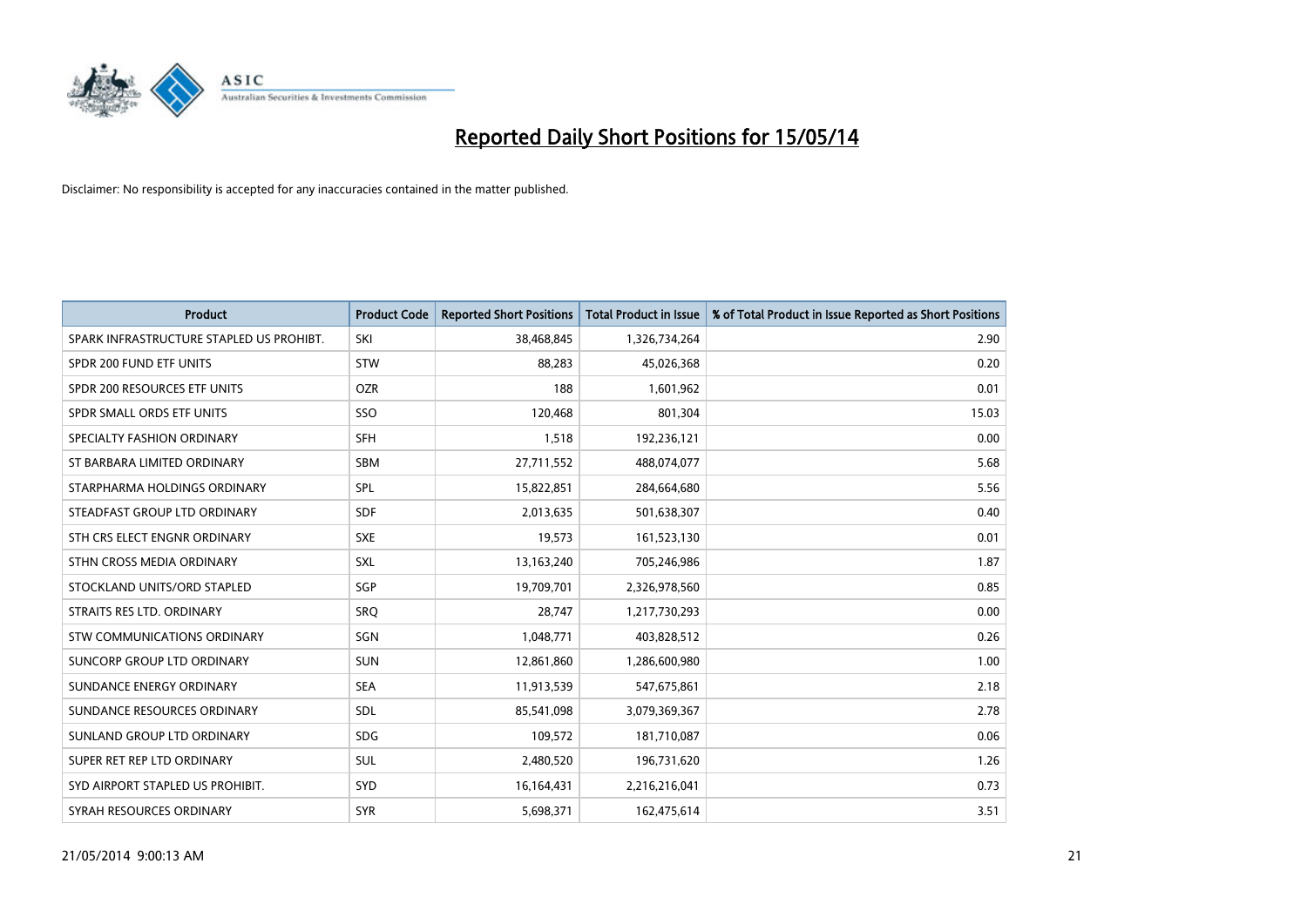

| <b>Product</b>                       | <b>Product Code</b> | <b>Reported Short Positions</b> | <b>Total Product in Issue</b> | % of Total Product in Issue Reported as Short Positions |
|--------------------------------------|---------------------|---------------------------------|-------------------------------|---------------------------------------------------------|
| <b>TABCORP HOLDINGS LTD ORDINARY</b> | <b>TAH</b>          | 17,164,896                      | 762,954,019                   | 2.25                                                    |
| TANAMI GOLD NL ORDINARY              | <b>TAM</b>          |                                 | 1,175,097,046                 | 0.00                                                    |
| <b>TANGIERS PETROLEUM ORDINARY</b>   | <b>TPT</b>          | 150,000                         | 174,579,220                   | 0.09                                                    |
| TAP OIL LIMITED ORDINARY             | <b>TAP</b>          | 34,591                          | 242,237,221                   | 0.01                                                    |
| TASSAL GROUP LIMITED ORDINARY        | <b>TGR</b>          | 32,411                          | 146,507,029                   | 0.02                                                    |
| <b>TATTS GROUP LTD ORDINARY</b>      | <b>TTS</b>          | 13,132,338                      | 1,434,447,341                 | 0.92                                                    |
| <b>TECHNOLOGY ONE ORDINARY</b>       | <b>TNE</b>          | 221,070                         | 307,751,455                   | 0.07                                                    |
| TELECOM CORPORATION ORDINARY         | <b>TEL</b>          | 8,472,312                       | 1,828,530,844                 | 0.46                                                    |
| TELSTRA CORPORATION, ORDINARY        | <b>TLS</b>          | 25,713,826                      | 12,443,074,357                | 0.21                                                    |
| TEN NETWORK HOLDINGS ORDINARY        | <b>TEN</b>          | 159,878,060                     | 2,630,984,596                 | 6.08                                                    |
| TERANGA GOLD CORP CDI 1:1            | <b>TGZ</b>          | 220,963                         | 101,778,769                   | 0.22                                                    |
| TFS CORPORATION LTD ORDINARY         | <b>TFC</b>          | 1,000,289                       | 282,157,408                   | 0.35                                                    |
| THE REJECT SHOP ORDINARY             | <b>TRS</b>          | 2,852,956                       | 28,826,248                    | 9.90                                                    |
| <b>TIGER RESOURCES ORDINARY</b>      | <b>TGS</b>          | 787,952                         | 838,897,617                   | 0.09                                                    |
| TITAN ENERGY SERVICE ORDINARY        | <b>TTN</b>          | 13,310                          | 50,561,915                    | 0.03                                                    |
| TOLL HOLDINGS LTD ORDINARY           | <b>TOL</b>          | 30,910,551                      | 717,133,875                   | 4.31                                                    |
| TOX FREE SOLUTIONS ORDINARY          | <b>TOX</b>          | 2,949,358                       | 133,252,359                   | 2.21                                                    |
| TPG TELECOM LIMITED ORDINARY         | <b>TPM</b>          | 7,600,267                       | 793,808,141                   | 0.96                                                    |
| <b>TRADE ME GROUP ORDINARY</b>       | <b>TME</b>          | 1,358,383                       | 396,548,005                   | 0.34                                                    |
| TRANSFIELD SERVICES ORDINARY         | <b>TSE</b>          | 42,148,860                      | 512,457,716                   | 8.22                                                    |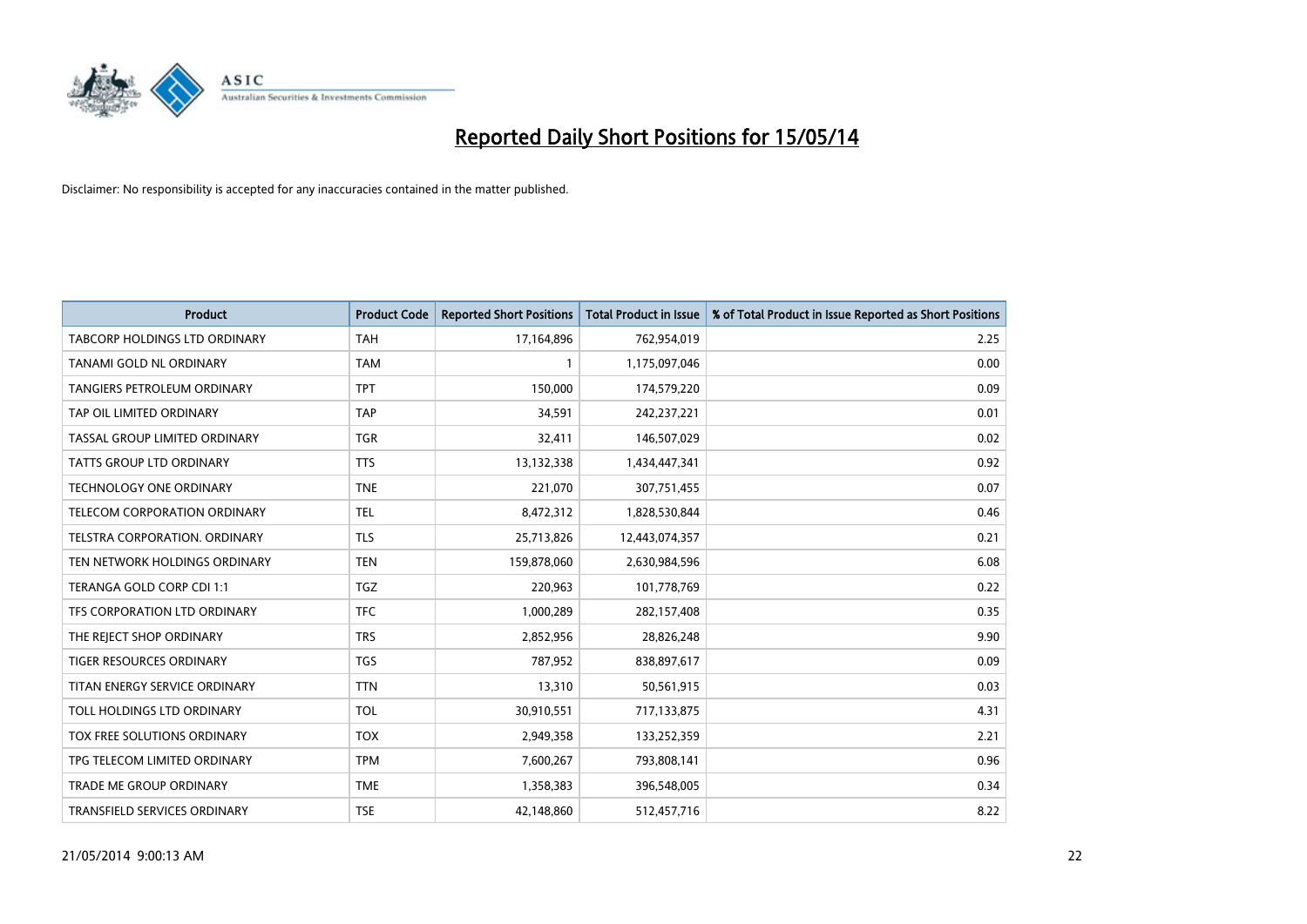

| <b>Product</b>                       | <b>Product Code</b> | <b>Reported Short Positions</b> | <b>Total Product in Issue</b> | % of Total Product in Issue Reported as Short Positions |
|--------------------------------------|---------------------|---------------------------------|-------------------------------|---------------------------------------------------------|
| TRANSPACIFIC INDUST, ORDINARY        | <b>TPI</b>          | 14,382,648                      | 1,578,786,704                 | 0.91                                                    |
| TRANSURBAN GROUP TRIPLE STAPLED SEC. | <b>TCL</b>          | 8,691,994                       | 1,817,200,970                 | 0.48                                                    |
| <b>TREASURY GROUP ORDINARY</b>       | <b>TRG</b>          | 15,694                          | 23,070,755                    | 0.07                                                    |
| TREASURY WINE ESTATE ORDINARY        | <b>TWE</b>          | 55,561,553                      | 649,427,560                   | 8.56                                                    |
| TROY RESOURCES LTD ORDINARY          | <b>TRY</b>          | 3,397,739                       | 195,034,997                   | 1.74                                                    |
| <b>UGL LIMITED ORDINARY</b>          | UGL                 | 18,476,106                      | 166,511,240                   | 11.10                                                   |
| UNILIFE CORPORATION CDI 6:1          | <b>UNS</b>          | 120,000                         | 259,710,264                   | 0.05                                                    |
| US MASTERS RES FUND ORDINARY UNITS   | <b>URF</b>          | 27                              | 263,972,915                   | 0.00                                                    |
| <b>UXC LIMITED ORDINARY</b>          | <b>UXC</b>          | 3,249,783                       | 321,271,353                   | 1.01                                                    |
| <b>VEDA GROUP LTD ORDINARY</b>       | <b>VED</b>          | 9,343,443                       | 842,055,406                   | 1.11                                                    |
| VILLAGE ROADSHOW LTD ORDINARY        | <b>VRL</b>          | 1,731,347                       | 159,498,988                   | 1.09                                                    |
| <b>VIRGIN AUS HLDG LTD ORDINARY</b>  | <b>VAH</b>          | 47,801,469                      | 3,514,825,734                 | 1.36                                                    |
| VIRTUS HEALTH LTD ORDINARY           | <b>VRT</b>          | 3,353,203                       | 79,722,678                    | 4.21                                                    |
| <b>VISION EYE INSTITUTE ORDINARY</b> | <b>VEI</b>          | 185,084                         | 161,017,230                   | 0.11                                                    |
| <b>VOCATION LTD ORDINARY</b>         | <b>VET</b>          | 11,194,609                      | 200,000,000                   | 5.60                                                    |
| <b>VOCUS COMMS LTD ORDINARY</b>      | <b>VOC</b>          | 513,972                         | 92,834,500                    | 0.55                                                    |
| WARRNAMBOOL CHEESE ORDINARY          | <b>WCB</b>          | 4                               | 56,098,797                    | 0.00                                                    |
| WATERMARK FUND LTD ORDINARY          | <b>WMK</b>          | 9,582                           | 83,796,036                    | 0.01                                                    |
| <b>WATPAC LIMITED ORDINARY</b>       | <b>WTP</b>          | 3,929                           | 186,489,922                   | 0.00                                                    |
| <b>WDS LIMITED ORDINARY</b>          | <b>WDS</b>          | 1,978                           | 144,740,614                   | 0.00                                                    |